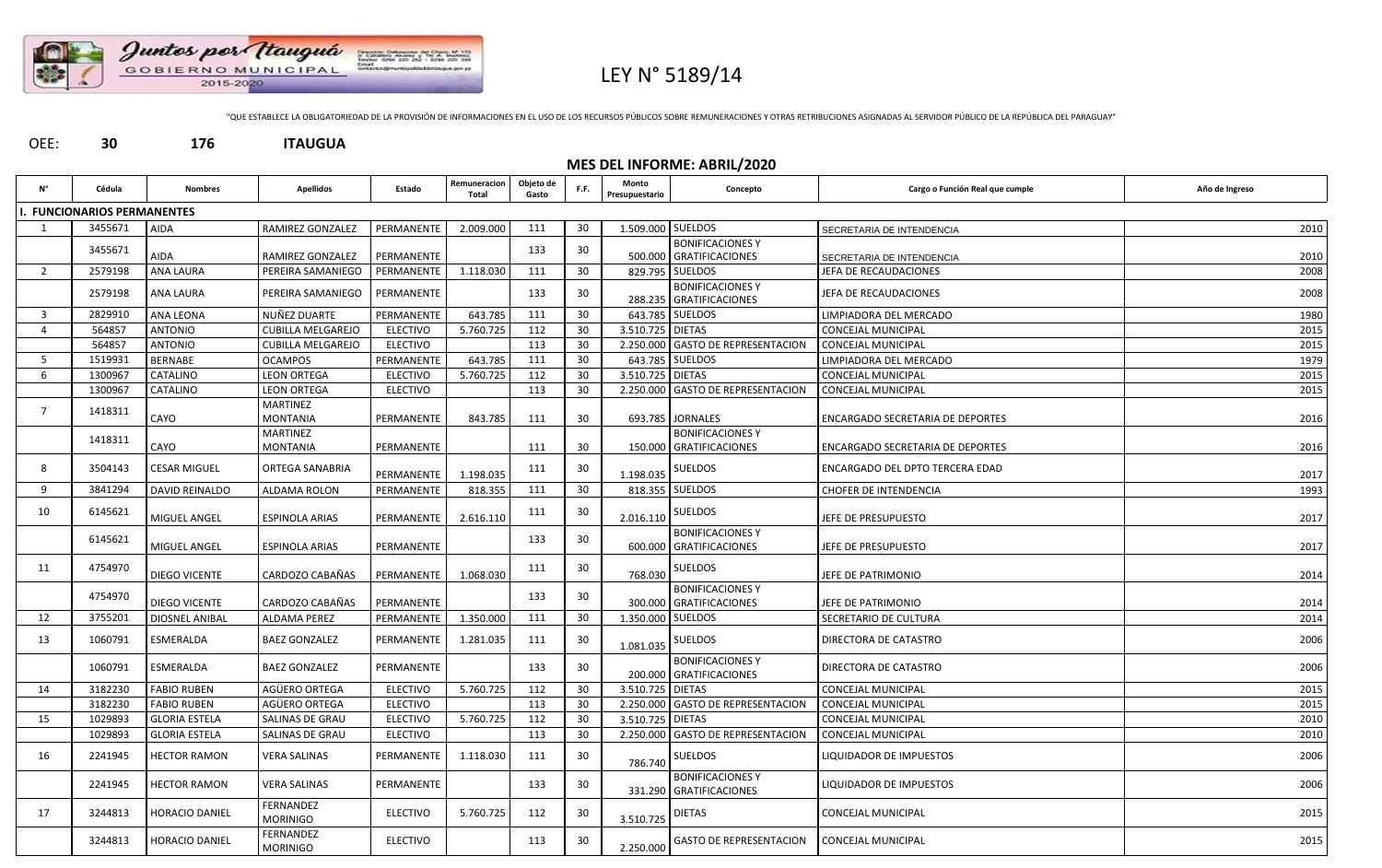| 18       | 346828  | <b>IGNACIA</b>                         | MARTINEZ DE GOMEZ   PERMANENTE           |                          | 743.785            | 111        | 30                    |                  | 643.785 SUELDOS                                      | JEFA DE LIMPIEZA                                           | 2004         |
|----------|---------|----------------------------------------|------------------------------------------|--------------------------|--------------------|------------|-----------------------|------------------|------------------------------------------------------|------------------------------------------------------------|--------------|
|          | 346828  |                                        |                                          |                          |                    | 133        | 30                    |                  | <b>BONIFICACIONESY</b>                               |                                                            |              |
|          |         | <b>IGNACIA</b>                         | MARTINEZ DE GOMEZ   PERMANENTE           |                          |                    |            |                       |                  | 100.000 GRATIFICACIONES                              | JEFA DE LIMPIEZA                                           | 2004         |
| 19       | 1467820 | <b>JUAN BAUTISTA</b>                   | <b>FLORENTIN</b>                         | PERMANENTE               | 643.785            | 111        | 30 <sup>°</sup>       |                  | 643.785 SUELDOS                                      | <b>JARDINERO</b>                                           | 1997         |
| 20       | 2097787 | <b>JUAN LUIS</b><br>CONCEPCIÓN         | <b>GAMARRA MEZA</b>                      | PERMANENTE               | 2.883.700          | 111        | 30                    | 2.283.700        | SUELDOS                                              | DIRECTOR DE ASEO URBANO                                    | 2012         |
|          | 2097787 | <b>JUAN LUIS</b><br><b>CONCEPCIÓN</b>  |                                          |                          |                    | 133        | 30                    |                  | <b>BONIFICACIONES Y</b><br>600.000 GRATIFICACIONES   |                                                            |              |
|          | 1432559 |                                        | <b>GAMARRA MEZA</b><br>LEZCANO CENTURIÓN | PERMANENTE               |                    | 111        | 30                    |                  | 993.355 SUELDOS                                      | DIRECTOR DE ASEO URBANO                                    | 2012         |
| 21<br>22 | 753783  | <b>JUAN VICENTE</b><br><b>JULIAN</b>   | <b>GAONA VAZQUEZ</b>                     | PERMANENTE<br>PERMANENTE | 993.355<br>686.740 | 111        |                       |                  | 686.740 SUELDOS                                      | SECRETARIO DE JUZGADO DE FALTAS<br>AUXILIAR ADMINISTRATIVO | 2002         |
|          | 2509589 | LAURA CAROLINA                         |                                          | PERMANENTE               | 1.318.030          |            | 30 <sup>°</sup><br>30 |                  | 768.030 SUELDOS                                      | ENCARGADA DE FIZCALIZACION PATENTE COMERCIAL               | 1969<br>2007 |
| 23       | 2509589 | LAURA CAROLINA                         | DOMINGUEZ PEREIRA<br>DOMINGUEZ PEREIRA   | PERMANENTE               |                    | 111<br>133 | 30                    |                  | <b>BONIFICACIONESY</b><br>550.000 GRATIFICACIONES    | ENCARGADA DE FIZCALIZACION PATENTE COMERCIAL               | 2007         |
| 24       | 650587  | LOURDES JACQUELINE   VILLALBA REGUNEGA |                                          | PERMANENTE               | 2.121.035          | 111        | 30                    |                  | 1.321.035 SUELDOS                                    | DIRECTORA DE CULTURA                                       | 2006         |
|          | 650587  | LOURDES JACQUELINE   VILLALBA REGUNEGA |                                          | PERMANENTE               |                    | 133        | 30                    |                  | <b>BONIFICACIONES Y</b><br>800.000 GRATIFICACIONES   | DIRECTORA DE CULTURA                                       | 2006         |
| 25       | 367477  | LUCIANO                                | <b>CABRERA PALACIOS</b>                  | <b>ELECTIVO</b>          | 5.760.725          | 112        | 30                    | 3.510.725 DIETAS |                                                      | CONCEJAL MUNICIPAL                                         | 2015         |
|          | 367477  | LUCIANO                                | <b>CABRERA PALACIOS</b>                  | <b>ELECTIVO</b>          |                    | 113        | 30                    |                  | 2.250.000 GASTO DE REPRESENTACION                    | CONCEJAL MUNICIPAL                                         | 2015         |
| 26       | 4328779 | LUCIANO                                | SALINAS JARA                             | <b>ELECTIVO</b>          | 5.760.725          | 112        | 30                    | 3.510.725 DIETAS |                                                      | CONCEJAL MUNICIPAL                                         | 2015         |
|          | 4328779 | LUCIANO                                | SALINAS JARA                             | <b>ELECTIVO</b>          |                    | 113        | 30                    |                  | 2.250.000 GASTO DE REPRESENTACION                    | CONCEJAL MUNICIPAL                                         | 2015         |
| 27       | 2103146 | <b>LUIS ALBERTO</b>                    | <b>ALVAREZ ISASI</b>                     | PERMANENTE               | 1.831.035          | 111        | 30                    |                  | 1.081.035 SUELDOS                                    | <b>ENCARGADO DE DOC</b>                                    | 2006         |
|          | 2103146 | <b>LUIS ALBERTO</b>                    | <b>ALVAREZ ISASI</b>                     | PERMANENTE               |                    | 133        | 30                    |                  | <b>BONIFICACIONESY</b><br>750.000 GRATIFICACIONES    | <b>ENCARGADO DE DOC</b>                                    | 2006         |
| 28       | 1551213 | LUIS GONZAGA                           | <b>TORRES ALFONSO</b>                    | PERMANENTE               | 1.181.035          | 111        | 30 <sup>°</sup>       |                  | 1.081.035 SUELDOS                                    | <b>AUXILIAR DE TRANSITO</b>                                | 2007         |
|          |         |                                        |                                          |                          |                    |            |                       |                  | <b>BONIFICACIONESY</b>                               |                                                            |              |
|          | 1551213 | LUIS GONZAGA                           | <b>TORRES ALFONSO</b>                    | PERMANENTE               |                    | 133        | 30                    |                  | 100.000 GRATIFICACIONES                              | <b>AUXILIAR DE TRANSITO</b>                                | 2007         |
| 29       | 3718511 | MARIO GUSTAVO                          | ORTIZ BOGARIN                            | <b>ELECTIVO</b>          | 5.760.725          | 112        | 30                    | 3.510.725 DIETAS |                                                      | CONCEJAL MUNICIPAL                                         | 2015         |
|          | 3718511 | <b>MARIO GUSTAVO</b>                   | ORTIZ BOGARIN                            | <b>ELECTIVO</b>          |                    | 113        | 30                    |                  | 2.250.000 GASTO DE REPRESENTACION                    | <b>CONCEJAL MUNICIPAL</b>                                  | 2015         |
| 30       | 1769540 | MIGUEL ANGEL                           | MEZA ACOSTA                              | <b>ELECTIVO</b>          | 6.875.550          | 112        | 30 <sub>o</sub>       | 2.591.550        | <b>DIETAS</b>                                        | INTENDENTE MUNICIPAL 2015/2020                             | 2015         |
|          | 1769540 | MIGUEL ANGEL                           | <b>MEZA ACOSTA</b>                       | <b>ELECTIVO</b>          |                    | 133        | 30                    |                  | <b>BONIFICACIONES Y</b><br>2.000.000 GRATIFICACIONES | INTENDENTE MUNICIPAL 2015/2020                             | 2015         |
|          | 1769540 | MIGUEL ANGEL                           | <b>MEZA ACOSTA</b>                       | <b>ELECTIVO</b>          |                    | 113        | 30                    |                  | 2.284.000 GASTO DE REPRESENTACION                    | INTENDENTE MUNICIPAL 2015/2020                             | 2015         |
| 31       | 1291426 | MIRIAN VIOLETA                         | <b>SALINAS SOSA</b>                      | <b>ELECTIVO</b>          | 5.760.725          | 112        | 30                    | 3.510.725 DIETAS |                                                      | <b>CONCEJAL MUNICIPAL</b>                                  | 2010         |
|          | 1291426 | MIRIAN VIOLETA                         | <b>SALINAS SOSA</b>                      | <b>ELECTIVO</b>          |                    | 113        | 30 <sub>o</sub>       |                  | 2.250.000 GASTO DE REPRESENTACION                    | <b>CONCEJAL MUNICIPAL</b>                                  | 2010         |
| 32       | 6616571 | MIRNA ELIZABETH                        | RODAS ALCARAZ                            | PERMANENTE               | 1.400.370          | 111        | 30                    | 1.400.370        | <b>SUELDOS</b>                                       | SECRETARIA DE DIRECCION DE SALUBRIDAD E HIGIENE            | 2014         |
| 33       | 5401266 | NOELIA TERESITA                        | <b>SANTACRUZ BOGARIN</b>                 | PERMANENTE               | 895.000            | 111        | 30                    | 695.000          | SUELDOS                                              | SECRETARIA DE LA DIRECCION DE RECURSOS HUMANOS             | 2014         |
|          | 5401266 |                                        |                                          |                          |                    | 133        | 30                    |                  | <b>BONIFICACIONES Y</b>                              |                                                            |              |
|          |         | NOELIA TERESITA                        | <b>SANTACRUZ BOGARIN</b>                 | PERMANENTE               |                    |            |                       |                  | 200.000 GRATIFICACIONES                              | SECRETARIA DE LA DIRECCION DE RECURSOS HUMANOS             | 2014         |
| 34       | 3994625 | NORMA BEATRIZ                          | NUÑEZ SALDIVAR                           | PERMANENTE               | 750.000            | 111        | 30                    | 750.000          | SUELDOS                                              | SECRETARIA DE DIRECCION DE SALUBRIDAD E HIGIENE            | 2016         |
| 35       | 1738363 | ODULIO                                 | <b>OJEDA GIMENEZ</b>                     | PERMANENTE               | 688.888            | 111        | 30                    |                  | 688.888 SUELDOS                                      | SERENO DEPARTAMENTO OPERATIVO DE TRANSITO                  | 2007         |
| 36       | 1527261 | <b>OSCAR ESTANISLAO</b>                | <b>GONZALEZ VERA</b>                     | PERMANENTE               | 6.000.000          | 111        | 30                    |                  | 3.793.700 SUELDOS                                    | SECRETARIO GENERAL                                         | 1997         |
| 37       | 1527261 | <b>OSCAR ESTANISLAO</b>                | <b>GONZALEZ VERA</b>                     | PERMANENTE               |                    | 111        | 30                    |                  | <b>BONIFICACIONES Y</b><br>2.206.300 GRATIFICACIONES | SECRETARIO GENERAL                                         | 1997         |
| 38       | 1261454 | <b>RAMON</b>                           | CARDOZO<br>CAMPUZANO                     | <b>ELECTIVO</b>          | 5.760.725          | 112        | 30                    | 3.510.725        | <b>DIETAS</b>                                        | <b>CONCEJAL MUNICIPAL</b>                                  | 2010         |
|          | 1261454 | RAMON                                  | CARDOZO<br>CAMPUZANO                     | <b>ELECTIVO</b>          |                    | 113        | 30                    | 2.250.000        | <b>GASTO DE REPRESENTACION</b>                       | <b>CONCEJAL MUNICIPAL</b>                                  | 2010         |
| 39       | 1111724 | <b>RAMONA</b>                          | DURE CABAÑAS                             | PERMANENTE               | 1.331.035          | 111        | 30                    |                  | 1.081.035 SUELDOS                                    | ASESORA DIRECCION DE DIRECCION DE RECURSOS HUMANOS         | 2002         |
|          | 1111724 | RAMONA                                 | DURE CABAÑAS                             | PERMANENTE               |                    | 133        | 30                    |                  | <b>BONIFICACIONESY</b><br>250.000 GRATIFICACIONES    | ASESORA DIRECCION DE DIRECCION DE RECURSOS HUMANOS         | 2002         |
| 40       | 1988591 | ROLANDO DAVID                          | <b>GIMENEZ ESCURRA</b>                   | PERMANENTE               | 1.380.980          | 111        | 30                    | 1.380.980        | <b>SUELDOS</b>                                       | <b>JUEZ DE FALTAS</b>                                      | 2016         |
| 41       | 3545086 | <b>RUBEN ANTONIO</b>                   | MORINIGO ORREGO                          | PERMANENTE               | 1.506.035          | 111        | 30 <sup>°</sup>       |                  | 1.331.035 SUELDOS                                    | SECRETARIO GENERAL JUNTA MUNICIPAL                         | 2003         |
|          |         |                                        |                                          |                          |                    |            |                       |                  |                                                      |                                                            |              |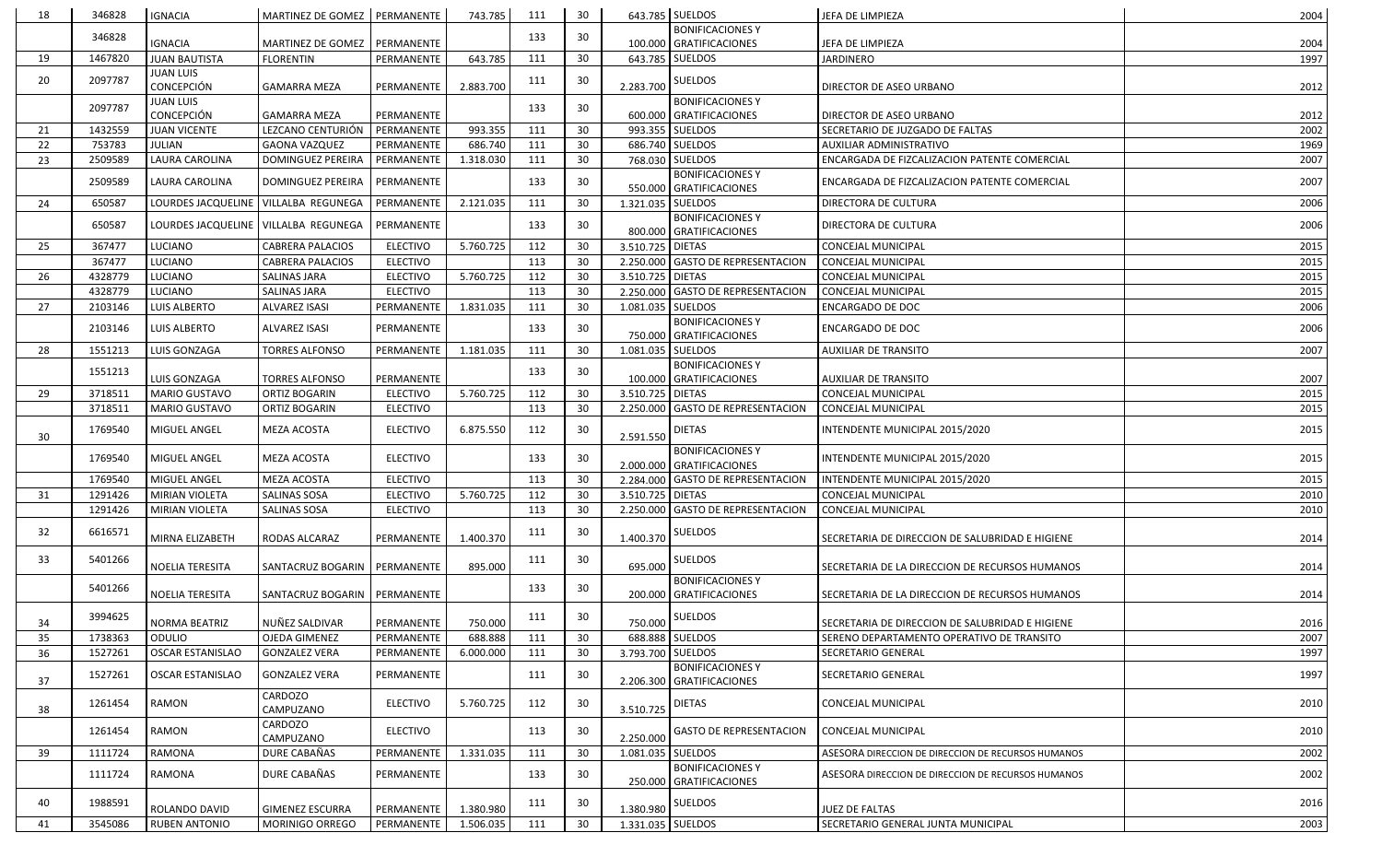|                | 3545086                        | <b>RUBEN ANTONIO</b>    | <b>MORINIGO ORREGO</b>             | PERMANENTE        |           | 133 | 30 |                    | <b>BONIFICACIONESY</b><br>175.000 GRATIFICACIONES   | SECRETARIO GENERAL JUNTA MUNICIPAL                        | 2003 |
|----------------|--------------------------------|-------------------------|------------------------------------|-------------------|-----------|-----|----|--------------------|-----------------------------------------------------|-----------------------------------------------------------|------|
| 42             | 3335705                        | <b>RUTH NATALIA</b>     | RIVEROS RIQUELME                   | PERMANENTE        | 979.500   | 111 | 30 |                    | 979.500 SUELDOS                                     | AUXILIAR ADMINISTRATIVO DE LA JUNTA MUNICIPAL             | 2010 |
| 43             | 4171300                        | <b>SANDRA ELIZABETH</b> | CABAÑAS GALEANO                    | PERMANENTE        | 893.785   | 111 | 30 |                    | 643.785 SUELDOS                                     | DIRECTORA INTERINA DE RECURSOS HUMANOS                    | 2008 |
| 44             | 4171300                        | SANDRA ELIZABETH        | CABAÑAS GALEANO                    | PERMANENTE        |           | 111 | 30 |                    | <b>BONIFICACIONESY</b><br>250.000 GRATIFICACIONES   | DIRECTORA INTERINA DE RECURSOS HUMANOS                    | 2008 |
| 45             | 1990586                        | <b>TOMAS</b>            | <b>RUIZ ROA</b>                    | PERMANENTE        | 668.785   | 111 | 30 |                    | 668.785 SUELDOS                                     | INSPECTOR DE MATADERÍA                                    | 2007 |
| 46             | 1092187                        | <b>TOMAS ANTONIO</b>    | <b>MORINIGO</b><br><b>GUERRERO</b> | <b>ELECTIVO</b>   | 5.760.725 | 112 | 30 | 3.510.725          | <b>DIETAS</b>                                       | CONCEJAL MUNICIPAL                                        | 2015 |
|                | 1092187                        | <b>TOMAS ANTONIO</b>    | <b>MORINIGO</b><br><b>GUERRERO</b> | <b>ELECTIVO</b>   |           | 113 | 30 | 2.250.000          | <b>GASTO DE REPRESENTACION</b>                      | <b>CONCEJAL MUNICIPAL</b>                                 | 2015 |
| 47             | 1450866                        | <b>VICTORINO</b>        | ORTEGA                             | PERMANENTE        | 768.785   | 111 | 30 |                    | 643.785 SUELDOS                                     | <b>ENCARGADO DE DEPOSITO</b>                              | 1997 |
|                |                                |                         |                                    |                   |           |     |    |                    | <b>BONIFICACIONESY</b>                              |                                                           |      |
|                | 1450866                        | <b>VICTORINO</b>        | ORTEGA                             | PERMANENTE        |           | 133 | 30 |                    | 125.000 GRATIFICACIONES                             | <b>ENCARGADO DE DEPOSITO</b>                              | 1997 |
| 48             | 876164                         | <b>WILFRIDO</b>         | DELGADO ROMERO                     | <b>ELECTIVO</b>   | 5.760.725 | 112 | 30 | 3.510.725   DIETAS |                                                     | CONCEJAL MUNICIPAL                                        | 2010 |
|                | 876164                         | <b>WILFRIDO</b>         | DELGADO ROMERO                     | <b>ELECTIVO</b>   |           | 113 | 30 |                    | 2.250.000 GASTO DE REPRESENTACION                   | <b>CONCEJAL MUNICIPAL</b>                                 | 2010 |
| 49             | 2918459                        | <b>WILMA</b>            | ACUÑA MIRANDA                      | PERMANENTE        | 6.000.000 | 111 | 30 | 3.793.700 SUELDOS  |                                                     | DIRECTORA DE ADMINISTRACION Y FINANZAS                    | 2007 |
|                | 2918459                        | <b>WILMA</b>            | ACUÑA MIRANDA                      | PERMANENTE        |           | 133 | 30 |                    | <b>BONIFICACIONESY</b><br>2.206.300 GRATIFICACIONES | DIRECTORA DE ADMINISTRACION Y FINANZAS                    | 2007 |
|                |                                |                         |                                    |                   |           |     |    | 126.377.893        |                                                     |                                                           |      |
|                | <b>II. PERSONAL CONTRATADO</b> |                         |                                    |                   |           |     |    |                    |                                                     |                                                           |      |
| $\mathbf{1}$   | 5137103                        | <b>ALCIDES EMMANUEL</b> | <b>JARA RODRIGUEZ</b>              | CONTRATADO        |           | 144 | 30 |                    | <b>JORNALES</b>                                     | AUXILIAR DE GUITARRA                                      | 2018 |
|                | 6377875                        |                         |                                    |                   |           |     | 30 |                    |                                                     |                                                           |      |
| 2              |                                | ALDO                    | <b>ACOSTA VEGA</b>                 | CONTRATADO        | 750.000   | 144 |    |                    | 750.000 JORNALES                                    | <b>CHOFER DE CAMION VOLQUETE</b>                          | 2015 |
|                | 3992582                        |                         |                                    |                   |           |     | 30 |                    |                                                     |                                                           |      |
| 3              |                                | <b>JUAN ADALBERTO</b>   | <b>BENITEZ GONZALEZ</b>            | CONTRATADO        | 790.000   | 144 |    |                    | 790.000 JORNALES                                    | <b>INSPECTOR DE TRANSITO</b>                              | 2020 |
| 4              | 4752712                        | ALDO ISAAC              | <b>RODRIGUEZ ORTIZ</b>             | CONTRATADO        | 790.000   | 144 | 30 |                    | 790.000 JORNALES                                    | <b>INSPECTOR DE TRANSITO</b>                              | 2018 |
| 5              | 1125750                        | <b>ALFREDO</b>          | <b>MEDINA LOPEZ</b>                | CONTRATADO        | 2.150.000 | 145 | 30 |                    | <b>HONORARIOS</b><br>2.150.000 PROFESIONALES        | <b>ASESOR EXTERNO</b>                                     | 2016 |
|                | 1175896                        |                         | FERNANDEZ                          |                   |           |     | 30 |                    |                                                     |                                                           |      |
| 6              |                                | AMADO                   | <b>SANABRIA</b>                    | CONTRATADO        | 580.000   | 144 |    |                    | 580.000 JORNALES                                    | NOTIFICADOR DE DIRCCIÓN DE SALUBRIDAD E HIGIENE           | 2001 |
| $\overline{7}$ | 7368308                        | <b>ANALIA NOEMI</b>     | FERREIRA AGUILERA                  | CONTRATADO        | 400.000   | 144 | 30 |                    | 400.000 JORNALES                                    | GUIA MUSEO PARROQUIAL VIRGEN DEL ROSARIO                  | 2016 |
| 8              | 2301762                        | <b>ANA ZUNILDA</b>      | ARZAMENDIA BAEZ                    | <b>CONTRATADO</b> | υı        | 144 | 30 |                    | 0 JORNALES                                          | PROFESORA DE ZUMBA                                        | 2019 |
| 9              | 3711339                        | <b>ANDRES SABINO</b>    | ZORRILLA GAMARRA                   | CONTRATADO        |           | 144 | 30 |                    | <b>JORNALES</b>                                     | PROFESOR DEL CENTRO COMUNITARIO DEL ARTE DE ALDAMA CAÑADA | 2014 |
| 10             | 4845025                        | ANGEL RAMON             | <b>RIVEROS</b>                     | CONTRATADO        | 790.000   | 144 | 30 |                    | 790.000 JORNALES                                    | INSPECTOR DE TRANSITO                                     | 2016 |
| 11             | 527457                         | ANTONIA                 | <b>SERVIAN NEDINA</b>              | CONTRATADO        | 600.000   | 144 | 30 |                    | 600.000 JORNALES                                    | COCINERA DE LA ESCUELA BÁSICA Nº 1019 ESPIRITU SANTO      | 2017 |
|                | 1425163                        | <b>ANTONIO DEMETRIO</b> |                                    |                   |           |     | 30 |                    |                                                     |                                                           |      |
| 12             |                                |                         | <b>AGUILAR</b>                     | CONTRATADO        | 1.250.000 | 144 |    |                    | 1.250.000 JORNALES                                  | ENCARGADO DE MANTENIMIENTO VIAL                           | 2015 |
| 13             | 1995142                        | ANUNCIO                 | <b>FERREIRA SALINAS</b>            | CONTRATADO        | 750.000   | 144 | 30 |                    | 750.000 JORNALES                                    | ENCARGADO DEL CEMENTERIO                                  | 2006 |
| 14             | 2547295                        | ARMINDA                 | <b>ACOSTA RIVEROS</b>              | CONTRATADO        | 812.500   | 144 | 30 |                    | 812.500 JORNALES                                    | PERSONAL DE LA CUARILLA MUNICIPAL                         | 2012 |
| 15             | 4335010                        | ALDO ISAIAS             | <b>INSFRAN CABAÑAS</b>             | CONTRATADO        | 1.625.000 | 144 | 30 |                    | 1.625.000 JORNALES                                  | PERSONAL DE LA CUARILLA MUNICIPAL                         | 2020 |
| 16             | 3671486                        | <b>NORMA</b>            | SANGUINA GAONA                     | CONTRATADO        | 812.500   | 144 | 30 |                    | 812.500 JORNALES                                    | PERSONAL DE LA CUARILLA MUNICIPAL                         | 2020 |
| 17             | 5001401                        | ARMANDO ADRIAN          | <b>ALMIRON BENITEZ</b>             | CONTRATADO        | 790.000   | 144 | 30 |                    | 790.000 JORNALES                                    | POLICIA DE TRANSITO                                       | 2019 |
| 18             | 3019326                        | <b>ARNALDO CRISTINO</b> | DIAZ BOBADILLA                     | CONTRATADO        | 790.000   | 144 | 30 |                    | 790.000 JORNALES                                    | <b>INSPECTOR DE TRANSITO</b>                              | 2015 |
| 19             | 5027815                        | <b>MARCELO RAMON</b>    | <b>BENITEZ FERNANDEZ</b>           | CONTRATADO        | 790.000   | 144 | 30 |                    | 790.000 JORNALES                                    | <b>INSPECTOR DE TRANSITO</b>                              | 2020 |
| 20             | 2093968                        | <b>ATANASIO</b>         | <b>GONZALEZ RUIZ DIAZ</b>          | CONTRATADO        | 710.000   | 144 | 30 |                    | 710.000 JORNALES                                    | VIGILANTE DEL CENTRO CULTURAL                             | 2006 |
| 21             | 1723069                        | <b>AUGUSTO SABINO</b>   | <b>BAEZ</b>                        | CONTRATADO        | 812.500   | 144 | 30 |                    | 812.500 JORNALES                                    | PERSONAL DE LA CUADRILLA MUNICIPAL                        | 2017 |
| 22             | 1630337                        | AURELIA                 | <b>LOPEZ</b>                       | CONTRATADO        | 812.500   | 144 | 30 |                    | 812.500 JORNALES                                    | PERSONAL DE LA CUARILLA MUNICIPAL                         | 2008 |
| 23             | 4470545                        | ALEXIS                  | <b>ACOSTA LOPEZ</b>                | CONTRATADO        | 600.000   | 144 | 30 |                    | 600.000 JORNALES                                    | <b>AUXILIAR UOC</b>                                       | 2020 |
| 24             | 2166986                        | BERNARDINO              | <b>CANDIA</b>                      | CONTRATADO        | 812.500   | 144 | 30 |                    | 812.500 JORNALES                                    | PERSONAL DE LA CUARILLA MUNICIPAL                         | 2001 |
| 25             | 2387158                        | BERNARDINO              | OJEDA                              | CONTRATADO        | 649.400   | 144 | 30 |                    | 649.400 JORNALES                                    | VIGILANTE DEL CENTRO CULTURAL                             | 2001 |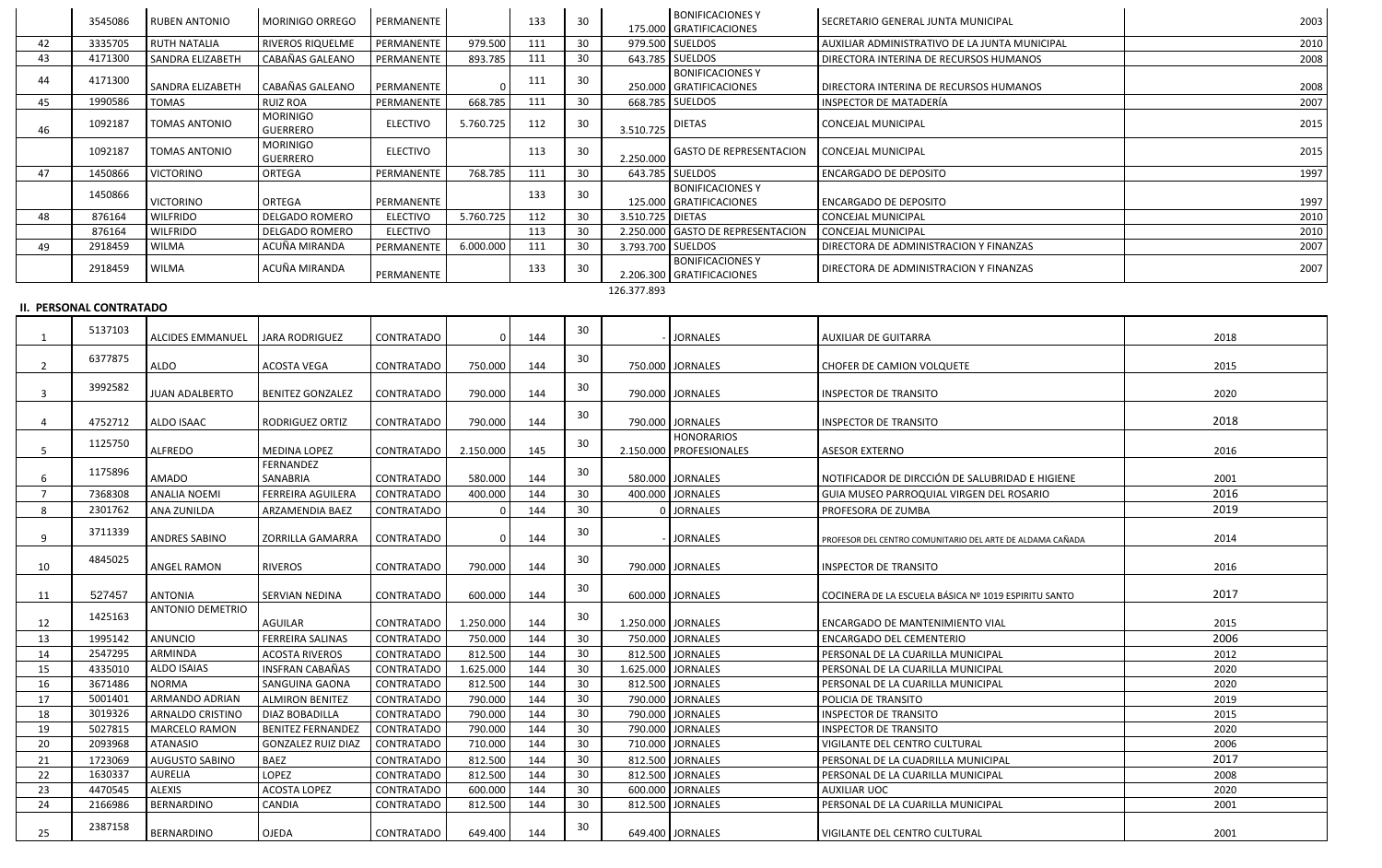|    |         | <b>BLANCA CELINA</b>                         |                                 |                   |           |     |                 |                    |                    |                                                                 |      |
|----|---------|----------------------------------------------|---------------------------------|-------------------|-----------|-----|-----------------|--------------------|--------------------|-----------------------------------------------------------------|------|
| 26 | 3426496 |                                              | <b>FLEITAS DE GAONA</b>         | CONTRATADO        | 1.350.000 | 144 | 30              | 1.350.000 JORNALES |                    | COCINERA ESCUELA CONCEPCION LEYES DE CHAVEZ                     | 2014 |
| 27 | 4672918 | <b>BLANCA JUSTINA</b>                        | LOPEZ DE SANTACRUZ   CONTRATADO |                   | 1.000.000 | 144 | 30              |                    | 1.000.000 JORNALES | ENCARGADA DE LA SECRETARIA DE LA MUJER                          | 2016 |
| 28 | 5784480 | <b>BLAS HERMINIO</b>                         | CARDOZO AMARILLA                | <b>CONTRATADO</b> | 900.000   | 144 | 30              |                    | 900.000 JORNALES   | AUXILIAR DEPARTAMENTO DE TRANSITO                               | 2013 |
|    | 5379991 |                                              |                                 |                   |           |     | 30              |                    |                    |                                                                 |      |
| 29 |         | <b>BRUNA YGNACIA</b>                         | <b>VEGA</b>                     | CONTRATADO        |           | 144 |                 |                    | <b>JORNALES</b>    | PROFESOR DEL CENTRO COMUNITARIO DE ALDAMA CAÑADA                | 2010 |
| 30 | 2217811 | <b>CARLOS</b>                                | ALFONSO CACERES                 | CONTRATADO        | 812.500   | 144 | 30              |                    | 812.500 JORNALES   | PERSONAL DE LA CUARILLA MUNICIPAL                               | 2010 |
| 31 | 1810981 | <b>CARLOS ALBERTO</b>                        | <b>ESPINOLA</b>                 | CONTRATADO        | 73.000    | 144 | 30              |                    | 73.000 JORNALES    | SERENO CICLOVIA MUNICIPAL                                       | 2006 |
| 32 | 7020470 | <b>CARLOS ALBERTO</b>                        | MUÑOZ GALARZA                   | CONTRATADO        | 812.500   | 144 | 30              |                    | 812.500 JORNALES   | PERSONAL DE LIMPIEZA                                            | 2019 |
| 33 | 4866426 | <b>CARLOS ALCIDES</b>                        | ECHEVERRIA CACERES   CONTRATADO |                   |           | 144 | 30              |                    | <b>JORNALES</b>    | <b>GESTION COMUNICACIONAL GRAFICA DPTO DE CULTURA</b>           | 2018 |
| 34 | 4947780 | <b>CARLOS AUGUSTO</b>                        | <b>ROMERO GAMARRA</b>           | CONTRATADO        | 750.000   | 144 | 30              |                    | 750.000 JORNALES   | CHOFER DIRECCION DE ADMINISTRACIÓN                              | 2012 |
|    | 1230922 |                                              |                                 |                   |           |     | 30              |                    |                    | ENCARGADO DE OFICINA DE ACCESO A INFORMACIONES                  |      |
| 35 |         | <b>CARLOS EDUARDO</b><br><b>CARLOS RUBÉN</b> | <b>RIVEROS OTERO</b>            | CONTRATADO        | 750.000   | 144 |                 |                    | 750.000 JORNALES   | <b>PUBLICAS</b>                                                 | 2010 |
| 36 | 1257725 |                                              | <b>RIVEROS</b>                  | <b>CONTRATADO</b> | 812.500   | 144 | 30              |                    | 812.500 JORNALES   | PERSONAL DE LA CUARILLA MUNICIPAL                               | 2006 |
| 37 | 2342498 | <b>CARLOS UBALDO</b>                         | <b>SALINAS SOSA</b>             | CONTRATADO        | 500.000   | 144 | 30              |                    | 500.000 JORNALES   | SERENO JUNTA MUNICIPAL                                          | 2006 |
| 38 | 4694597 | <b>CARMEN DIANA</b>                          | <b>SERVIAN CENTURION</b>        | CONTRATADO        | 590.000   | 144 | 30              |                    | 590.000 JORNALES   | SECRETARIA ASESORIA JURIDICA                                    | 2006 |
|    |         |                                              |                                 |                   |           |     |                 |                    |                    |                                                                 |      |
| 39 | 4689541 | <b>CATALINA</b>                              | FLEITAS PRESENTADO   CONTRATADO |                   | 1.200.000 | 144 | 30              | 1.200.000 JORNALES |                    | AYUDANTE DE COCINA ESCUELA JUKYRYMI                             | 2016 |
|    | 5540564 | <b>CELINA MARIA</b>                          | LEGUIZAMÓN                      |                   |           |     | 30              |                    |                    | PROFESORA AUXILIAR DEL CENTRO COMUNITARIO MUNICIPAL             |      |
| 40 |         |                                              | CAMPUZAMO                       | CONTRATADO        |           | 144 |                 |                    | <b>JORNALES</b>    | DE ARTE DE YVYRATY                                              | 2018 |
| 41 | 2316677 | <b>CELSO</b>                                 | DIAZ FLORENTÍN                  | CONTRATADO        | 812.500   | 144 | 30              |                    | 812.500 JORNALES   | PERSONAL DELA CUADRILLA MUNICIPAL                               | 2017 |
| 42 | 5631461 | <b>CESAR FIDEL</b>                           | GONZALEZ GONZALEZ   CONTRATADO  |                   | 500.000   | 144 | 30              |                    | 500.000 JORNALES   | ORDENANZA DE LA JUNTA MUNICIPAL                                 | 2016 |
| 43 | 4993881 | <b>CESAR JESUS DAVID</b>                     | OJEDA MARTINEZ                  | CONTRATADO        | 790.000   | 144 | 30              |                    | 790.000 JORNALES   | AGENTE MUNICIPAL DE TRANSITO                                    | 2017 |
| 44 | 2046148 | <b>CHISTIAN</b><br><b>BIENVENIDO</b>         | <b>CANTERO NUNEZ</b>            | CONTRATADO        | 1.780.000 | 144 | 30              | 1.780.000 JORNALES |                    | <b>INSPECTOR DE TRANSITO</b>                                    | 2016 |
| 45 | 1129825 | <b>CLAUDELINA</b>                            | ROJAS DE RIVEROS                | <b>CONTRATADO</b> | 1.200.000 | 144 | 30 <sub>o</sub> |                    | 1.200.000 JORNALES | COCINERA DE LA ESCUELA PROF. ESTANISLAO ESPINOLA                | 2014 |
| 46 | 5615895 | <b>CRISTHIAN ADOLFO</b>                      | <b>MARIQUE</b>                  | <b>CONTRATADO</b> | 812.500   | 144 | 30              |                    | 812.500 JORNALES   | PERSONAL DE LA CUADRILLA MUNICIPAL                              | 2017 |
| 47 | 2098056 | CRISTHIAN MILCIADES   OLMEDO GAONA           |                                 | CONTRATADO        | 728.000   | 144 | 30              |                    | 728.000 JORNALES   | SERENO DEL MERCADO MUNICIPAL                                    | 2006 |
| 48 | 4141026 | <b>CHRISTIAN EMILIANO</b>                    | <b>ENCINA CANTERO</b>           | CONTRATADO        | 250.000   | 144 | 30              |                    | 250.000 JORNALES   | <b>ENCARGADO DE TELECENTRO</b>                                  | 2019 |
| 49 | 5013815 | <b>CRISTINA</b>                              | ORTIZ                           | CONTRATADO        | 1.200.000 | 144 | 30              |                    | 1.200.000 JORNALES | COCINERA DE LA ESCUELA URUNDE'Y                                 | 2014 |
| 50 | 3488917 | <b>CRISTOBAL</b>                             | CHAVEZ GALEANO                  | CONTRATADO        | 600.000   | 144 | 30              |                    | 600.000 JORNALES   | SERENO DEL CENTRO AREA DE ESPARCOMIENTO MUNICIPAL<br>ESTANZUELA | 2020 |
| 51 | 6548480 | <b>CYNTHIA MARINA</b>                        | <b>ESCOBAR VEGA</b>             | CONTRATADO        | 790.000   | 144 | 30              |                    | 790.000 JORNALES   | INSPECTOR DE TRANSITO                                           | 2016 |
| 52 | 4212344 | <b>CYNTHIA RAMONA</b>                        | PEREZ ACOSTA                    | CONTRATADO        | 890.000   | 144 | 30              |                    | 890.000 JORNALES   | <b>INSPECTOR DE TRANSITO</b>                                    | 2006 |
|    | 3861018 |                                              |                                 |                   |           |     | 30              |                    |                    |                                                                 |      |
| 53 |         | <b>DAIHANA BEATRIZ</b>                       | <b>ZARZA VEGA</b>               | CONTRATADO        |           | 144 |                 |                    | <b>JORNALES</b>    | AUXILIAR SECRETARIA ESCUELA DE TEATRO                           | 2015 |
| 54 | 3983099 | <b>DAMYR FABIAN</b>                          | <b>FABIO PALACIOS</b>           | CONTRATADO        |           | 144 | 30              |                    | <b>JORNALES</b>    | PROFESOR DE GUITARRA                                            | 2011 |
| 55 | 2392439 | <b>DANELIA ROSALBA</b>                       | <b>CACERES DE BAEZ</b>          | CONTRATADO        | 825.000   | 144 | 30              |                    | 825.000 JORNALES   | ASISTENTE DE SECRETARIA DE ACCION SOCIAL                        | 2010 |
| 56 | 1256862 | <b>DANIEL</b>                                | PATIÑO GALEANO                  | CONTRATADO        | 812.500   | 144 | 30              |                    | 812.500 JORNALES   | PERSONAL DE LA CUARILLA MUNICIPAL                               | 2004 |
| 57 | 1551577 | DEOLINDA RAMONA                              | GIMENEZ BERKHOLTZ   CONTRATADO  |                   |           | 144 | 30              |                    | <b>JORNALES</b>    | PROFESORA DEL CENTRO COMUNITARIO DEL ARTE DE ALDAMA<br>CAÑADA   | 2011 |
| 58 | 3323891 | <b>DERLIS JOAQUIN</b>                        | <b>CORREA OCAMPOS</b>           | CONTRATADO        | 1.100.000 | 144 | 30              | 1.100.000 JORNALES |                    | JEFE DE CATASTRO                                                | 2001 |
| 59 | 3664625 | DIEGO ARMANDO                                | VILLAGRA ESPINOLA               | CONTRATADO        | 550.000   | 144 | 30 <sub>o</sub> |                    | 550.000 JORNALES   | AUXILIAR ADMINISTRATIVO DEL MERCADO MUNICIPAL                   | 2017 |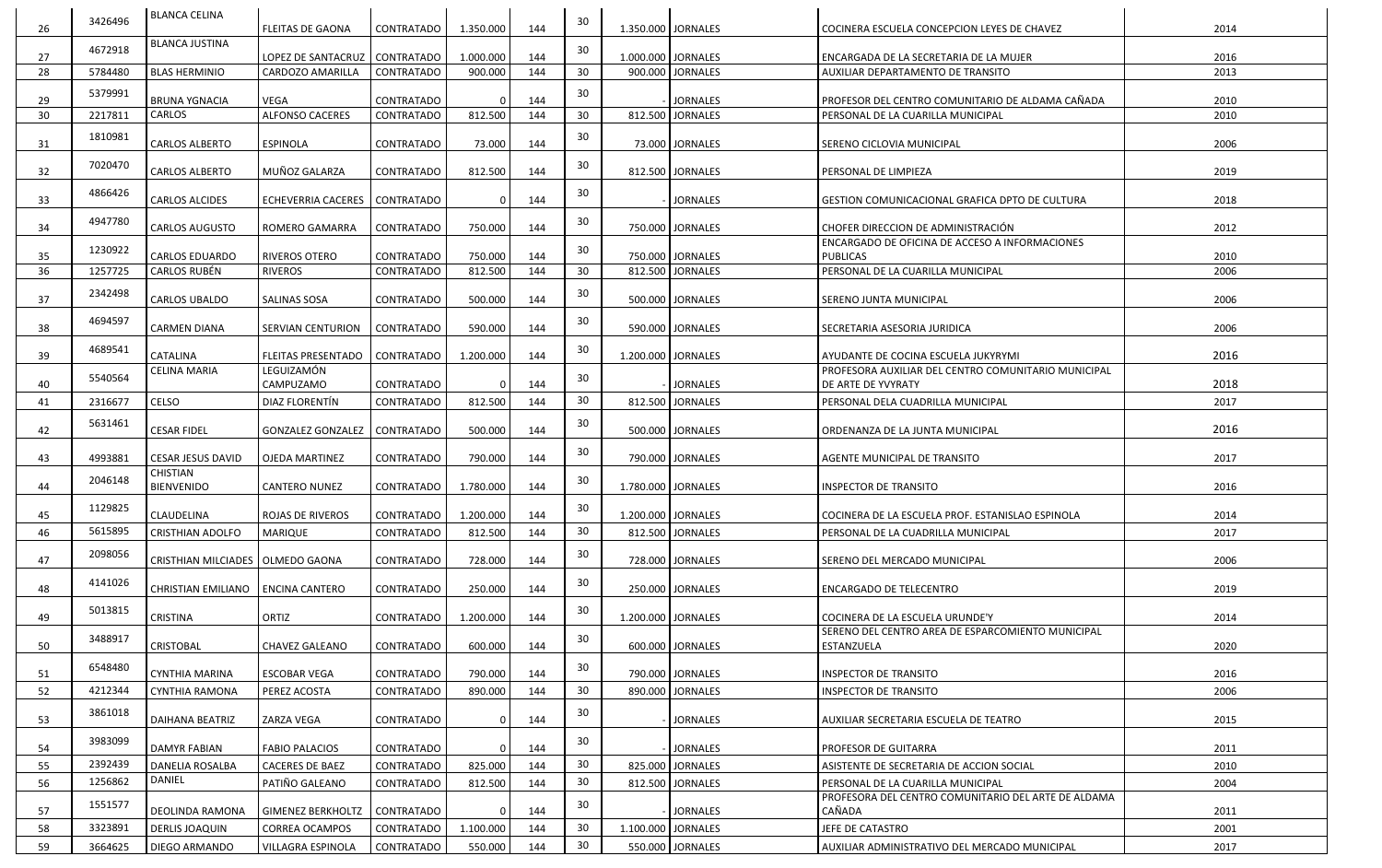| 60       | 1563441 | <b>DOLLY ELIZABETH</b>                   | <b>MORALES CABRERA</b>           | CONTRATADA               | 1.100.000            | 145        | 30              | <b>HONORARIOS</b><br>1.100.000 PROFESIONALES      | AUDITORA INTERNA                                                    | 2018         |
|----------|---------|------------------------------------------|----------------------------------|--------------------------|----------------------|------------|-----------------|---------------------------------------------------|---------------------------------------------------------------------|--------------|
|          |         |                                          |                                  |                          |                      |            | 30              |                                                   |                                                                     |              |
| 61       | 868480  | <b>EDELMIRO</b>                          | CABAÑAS                          | CONTRATADO               | 1.000.000            | 144        |                 | 750.000 JORNALES                                  | SERENO DEL AREA RECREATIVO DE ESTANZUELA                            | 2018         |
|          | 868480  | <b>EDELMIRO</b>                          | CABAÑAS                          | CONTRATADO               |                      | 144        | 30              | <b>BONIFICACIONESY</b><br>250.000 GRATIFICACIONES | SERENO DEL AREA RECREATIVO DE ESTANZUELA                            | 2018         |
|          | 1223116 |                                          |                                  |                          |                      |            | 30              |                                                   |                                                                     |              |
| 62       | 6263431 | <b>EDUARDO</b><br>EDUARDO                | RAMIREZ<br><b>ALDANA ESCURRA</b> | CONTRATADO               | 1.325.000<br>790.000 | 144<br>144 | 30 <sup>°</sup> | 1.325.000   JORNALES<br>790.000 JORNALES          | <b>CHOFER MOTONIVELADORA</b>                                        | 2010<br>2017 |
| 63       |         |                                          |                                  | CONTRATADO               |                      |            |                 |                                                   | <b>INSPECTOR DE TRANSITO</b>                                        |              |
| 64       | 1823791 | <b>ELOISA</b>                            | CANDIA                           | CONTRATADO               | 638.000              | 144        | 30              | 638.000 JORNALES                                  | LIMPIADORA DE LA INSTITUCIÓN                                        | 2001         |
| 65       | 925860  | <b>ELVIRA</b>                            | <b>MANCUELLO</b>                 | CONTRATADO               | 600.000              | 144        | 30 <sup>°</sup> | 600.000 JORNALES                                  | COCINERA DE LA ESCUELA URUNDE'Y                                     | 2015         |
|          | 2357739 |                                          |                                  |                          |                      |            | 30              | <b>HONORARIOS</b>                                 |                                                                     |              |
| 66       |         | <b>ELSA CAROLINA</b><br><b>EMILIANO</b>  | <b>ARCE RAMIREZ</b>              | CONTRATADO               | 1.650.000            | 145        |                 | 1.650.000 PROFESIONALES                           | DIBUJANTE DE OBRAS                                                  | 2015         |
| 67       | 1701557 |                                          | <b>DIAZ</b>                      | CONTRATADO               | 1.170.000            | 144        | 30              | 1.170.000 JORNALES                                | <b>CHOFER CUADRILLA MUNICIPAL</b>                                   | 2013         |
| 68       | 5421873 | EMMANUEL                                 | LOPEZ CORONEL                    | <b>CONTRATADO</b>        | 812.500              | 144        | 30              | 812.500 JORNALES                                  | PERSONAL DE LA CUARILLA MUNICIPAL                                   | 2016         |
| 69       | 3690061 | <b>ENRIQUE ALBERTO</b>                   | <b>ESCOBAR OVELAR</b>            | CONTRATADO               |                      | 144        | 30              | <b>JORNALES</b>                                   | CONSULTORIA Y FORTALECIMIENTO DE LOS CENTROS<br><b>COMUNITARIOS</b> | 2012         |
| 70       | 2072917 | <b>FAUSTO</b>                            | <b>GALEANO GUERRERO</b>          | <b>CONTRATADO</b>        | 900.000              | 144        | 30              | 900.000 JORNALES                                  | SEPULTURERO DEL CEMENTERIO MUNICIPAL                                | 2001         |
|          |         |                                          | MARECOS                          |                          |                      |            |                 | HONORARIOS                                        |                                                                     |              |
| 71       | 1297237 | <b>FEDERICO</b>                          | HERMOSILLA                       | CONTRATADO               | 900.000              | 145        | 30              | 900.000 PROFESIONALES                             | ASESOR DEL DEPARTAMENTO DE CULTURA                                  | 2016         |
| 72       | 2913774 | <b>FELICIA</b>                           | SERVIAN OJEDA                    | <b>CONTRATADO</b>        | 500.000              | 144        | 30              | 500.000 JORNALES                                  | LIMPIADORA DEL CENTRO CULTURAL                                      | 2011         |
| 73       | 439792  | <b>FELIX</b>                             | FERREIRA MORINIGO                | <b>CONTRATADO</b>        |                      | 144        | 30              | <b>JORNALES</b>                                   | PROFESOR AUXILIAR DE CORO MUNICIPAL DE LA TERCERA EDAD              | 2016         |
| 74       | 1809865 | <b>FIDEL</b>                             | <b>COLMAN GIMENEZ</b>            | CONTRATADO               | 1.040.845            | 144        | 30              | 1.040.845   JORNALES                              | PERSONAL DE LA CUADRILLA MUNICIPAL                                  | 2016         |
|          | 1790789 |                                          |                                  |                          |                      |            | 30              |                                                   |                                                                     |              |
| 75       |         | <b>FIDELINA</b>                          | RUIZ DIAZ ZARACHO                | CONTRATADO               | 600.000              | 144        |                 | 600.000 JORNALES                                  | COCINERA DE LA ESCUELA BASICA Nº 6.660 VECINOS UNIDOS               | 2016         |
| 76       | 1558227 | <b>FLORIA</b>                            | PIRIS AGUILERA                   | CONTRATADO               | 4.400.000            | 145        | 30              | <b>HONORARIOS</b><br>4.400.000 PROFESIONALES      | FISCALIZADORA DE OBRAS DE FONACIDE                                  | 2015         |
| 77       | 2352462 | <b>FRANCISCO JAVIER</b>                  | MANCUELLO<br>SAMANIEGO           | CONTRATADO               | 622.500              | 144        | 30              | 622.500 JORNALES                                  | NOTIFICADOR DE CATASTRO                                             | 2006         |
| 78       | 3823511 | <b>FREDY GABRIEL</b>                     | <b>TRINIDAD GONZALEZ</b>         | <b>CONTRATADO</b>        | 600.000              | 144        | 30              | 600.000 JORNALES                                  | NOTIFICADOR DE RECAUDACIONES                                        | 2012         |
|          | 4146105 |                                          |                                  |                          |                      |            | 30              |                                                   |                                                                     | 2018         |
| 79<br>80 | 1247968 | <b>FREDDY ROLANDO</b><br><b>GILBERTO</b> | LUGO MENCIA<br>SARACHO OVELAR    | CONTRATADO<br>CONTRATADO | 450.000<br>812.500   | 144<br>144 | 30 <sup>°</sup> | 450.000 JORNALES<br>812.500 JORNALES              | UJIER DE LA INTENDENCIA<br>PERSONAL DE LA CUARILLA MUNICIPAL        | 2001         |
|          | 1888963 | GILL                                     | ALFONSO JARA                     | CONTRATADO               | 812.500              | 144        | 30 <sup>°</sup> | 812.500 JORNALES                                  |                                                                     | 2001         |
| 81       |         | GLADIS                                   | <b>GONZALEZ DE</b>               |                          |                      |            |                 |                                                   | VIGILANTE DEL LOCAL MUNICIPAL                                       |              |
| 82       | 2091234 |                                          | RAMIREZ                          | CONTRATADO               | 675.000              | 144        | 30              | 675.000 JORNALES                                  | COCINERA ESCUELA CONCEPCIÓN LEYES DE CHAVEZ                         | 2014         |
| 83       | 1947556 | <b>GLADYS ELIZABETH</b>                  | <b>CENTURION</b>                 | CONTRATADO               | 600.000              | 144        | 30              | 600.000 JORNALES                                  | COCINERA DE LA ESCUELA BÁSICA Nº 1019 ESPIRITU SANTO                | 2017         |
|          |         |                                          |                                  |                          |                      |            |                 |                                                   |                                                                     |              |
| 84       | 3323239 | <b>GLADYS ESTELA</b>                     | ORTEGA DUARTE                    | CONTRATADO               | 600.000              | 144        | 30              | 600.000 JORNALES                                  | <b>CONSEJERA DE CODENI</b>                                          | 2012         |
| 85       | 2063598 | LUCIA                                    | <b>MENDEZ CABRERA</b>            | CONTRATADO               | 812.500              | 144        | 30              | 812.500 JORNALES                                  | <b>CONSEJERA DE CODENI</b>                                          | 2020         |
| 86       | 4455573 | <b>GLADYS ZUNILDA</b>                    | <b>TOLEDO BENITEZ</b>            | CONTRATADO               | 600.000              | 144        | 30 <sup>°</sup> | 600.000 JORNALES                                  | <b>CONSEJERA DE CODENI</b>                                          | 2013         |
| 87       | 2189180 | <b>GLORIA RAMONA</b>                     | ORTEGA SOLEY                     | CONTRATADA               | 600.000              | 144        | 30              | 600.000 JORNALES                                  | COCINERA ESCUELA CONCEPCIÓN LEYES DE CHAVEZ                         | 2017         |
|          | 2392469 |                                          |                                  |                          |                      |            |                 |                                                   |                                                                     |              |
| 88       |         | <b>GLORIA ROSSANA</b>                    | VELAZQUEZ G.                     | CONTRATADO               | 1.350.000            | 144        | 30              | 1.350.000 JORNALES                                | COCINERA ESCUELA JUKYRYMI                                           | 2014         |
| 89       | 3750268 | <b>GRACIELA</b>                          | VAZQUEZ MIÑO                     | CONTRATADO               | 1.350.000            | 144        | 30              | 1.350.000 JORNALES                                | COCINERA ESCUELA PROF. ESTANISLAO ESPINOLA                          | 2014         |
| 90       | 3819310 | GRACIELA                                 | PRESENTADO                       | CONTRATADO               | 1.200.000            | 144        | 30 <sup>°</sup> | 1.200.000 JORNALES                                | AYUDANTE DE COCINA ESCUELA JUKYRYMI                                 | 2014         |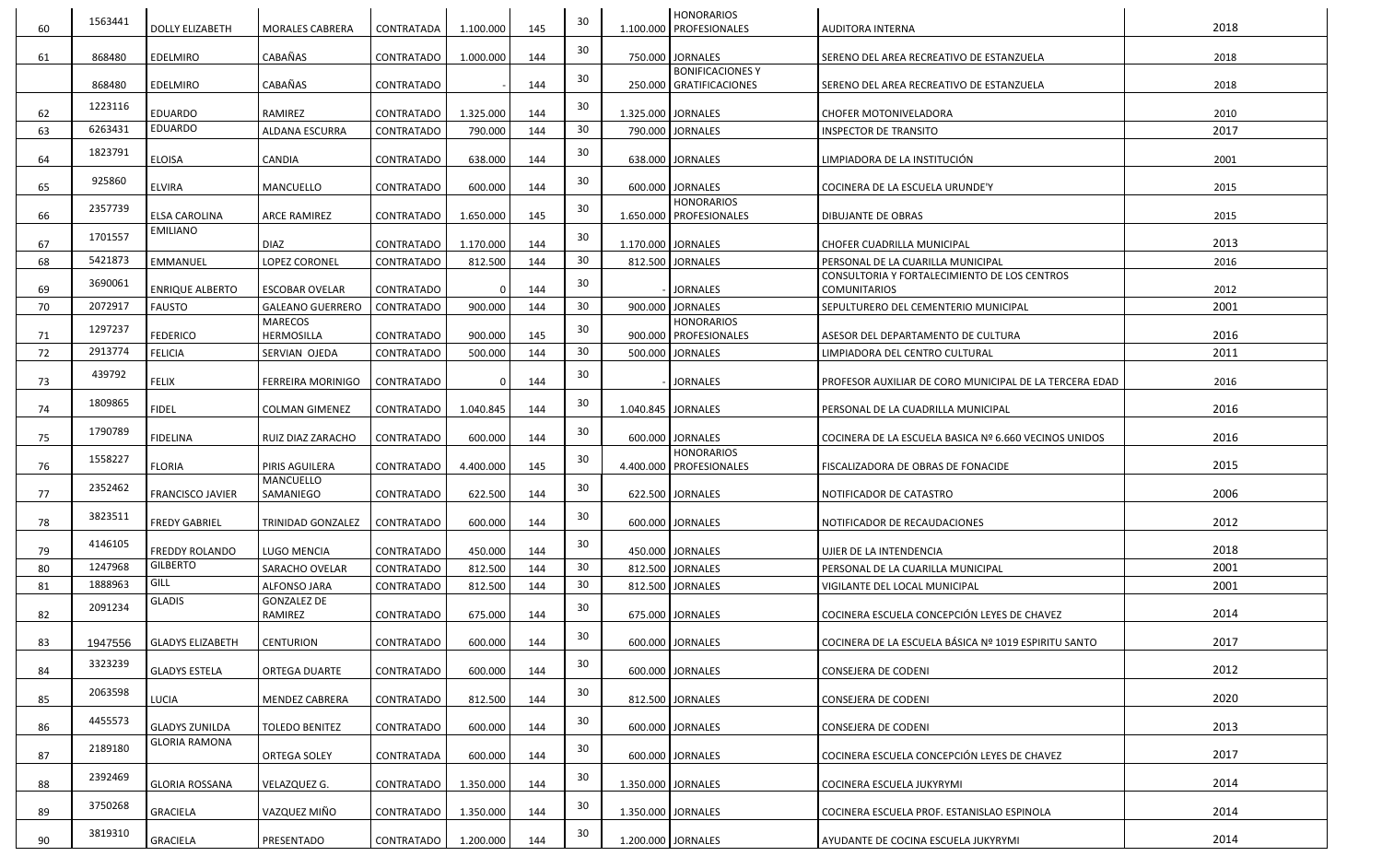| 91  | 5625542 | <b>GUADALUPE</b><br><b>CATALINA</b> | FERNANDEZ                    | CONTRATADO        | 500.000   | 144 | 30              |                    | 500.000 JORNALES                             | <b>GUIA MUSEO PARROQUIAL VIRGEN DEL ROSARIO</b>                        | 2017 |
|-----|---------|-------------------------------------|------------------------------|-------------------|-----------|-----|-----------------|--------------------|----------------------------------------------|------------------------------------------------------------------------|------|
| 92  | 1132395 | <b>GUSTAVO JAVIER</b>               | <b>CRECHI CORONEL</b>        | <b>CONTRATADO</b> | 748.000   | 144 | 30              |                    | 748.000 JORNALES                             | SERENO JUNTA MUNICIPAL                                                 | 2006 |
| 93  | 6529318 | <b>GUSTAVO JAVIER</b>               | <b>SALINAS TRINIDAD</b>      | CONTRATADO        | 600.000   | 144 | 30 <sub>o</sub> |                    | 600.000 JORNALES                             | AUXILIAR DE LA DIRECCION DE SALUBRIDAD E HIGUIENE                      | 2017 |
|     |         | <b>HECTOR AMADO</b>                 | CARDOZO                      |                   |           |     |                 |                    |                                              |                                                                        |      |
| 94  | 2987093 |                                     | LEGUIZAMON                   | CONTRATADO        | 812.500   | 144 | 30              |                    | 812.500 JORNALES                             | PERSONAL DE LA CUARILLA MUNICIPAL                                      | 2017 |
| 95  | 2100335 | <b>HECTOR VIDAL</b>                 | <b>MEDINA</b>                | CONTRATADO        | 812.500   | 144 | 30              |                    | 812.500 JORNALES                             | PERSONAL DE LA CUARILLA MUNICIPAL                                      | 2016 |
| 96  | 4783445 | <b>HERNAN</b>                       | <b>BAEZ GUERRERO</b>         | CONTRATADO        |           | 144 | 30              |                    | <b>JORNALES</b>                              | PROFESOR DE GUITARRA                                                   | 2012 |
| 97  | 818645  | <b>HIGINIO</b>                      | <b>BRITOS BAREIRO</b>        | CONTRATADO        | 700.000   | 144 | 30              |                    | 700.000 JORNALES                             | ENCARGADO DE BIBLIOTECA DEL CENTRO CULTURAL                            | 2006 |
| 98  | 4186782 | <b>HUGO FRANCISCO</b>               | <b>CABRERA ORTEGA</b>        | CONTRATADO        |           | 144 | 30              |                    | <b>JORNALES</b>                              | <b>PROFESOR DEL TALLER DE TEATRO</b>                                   | 2012 |
| 99  | 4385687 | <b>HUGO JAVIER</b>                  | ZORRILLA                     | CONTRATADO        | 812.500   | 144 | 30              |                    | 812.500 JORNALES                             | PERSONAL DE LA CUARILLA MUNICIPAL                                      | 2006 |
| 100 | 2177322 | <b>INOCENCIO</b>                    | GAONA                        | <b>CONTRATADO</b> | 812.500   | 144 | 30              |                    | 812.500 JORNALES                             | PERSONAL DE LA CUARILLA MUNICIPAL                                      | 1979 |
| 101 | 7897024 | <b>ISAAC EMANUEL</b>                | <b>RIVEROS BRITEZ</b>        | CONTRATADO        | 500.000   | 144 | 30              |                    | 500.000 JORNALES                             | AYUDANTE DE VIGILANCIA DE LA PLAZA MARTIN DE BARUA                     | 2016 |
| 102 | 1754829 | <b>ISABELINO</b>                    | CABAÑAS BAREIRO              | CONTRATADO        | 812.500   | 144 | 30              |                    | 812.500 JORNALES                             | PERSONAL DE LA CUARILLA MUNICIPAL                                      | 2006 |
| 103 | 781016  | <b>ISIDRO</b>                       | RAMIREZ                      | CONTRATADO        | 812.500   | 144 | 30              |                    | 812.500 JORNALES                             | PERSONAL DE LA CUARILLA MUNICIPAL                                      | 2008 |
|     | 4633034 |                                     |                              |                   |           |     | 30              |                    |                                              |                                                                        |      |
| 104 |         | <b>ISRAEL</b>                       | <b>COLMAN RIQUELME</b>       | CONTRATADO        | 750.000   | 144 |                 |                    | 750.000 JORNALES                             | CHOFER DE CAMION VOLQUETE                                              | 2012 |
| 105 | 5479144 | <b>JESSICA ANDREA</b>               | ALONSO ALMADA                | CONTRATADO        | 575.000   | 144 | 30              |                    | 575.000 JORNALES                             | SECRETARIA DEL DPTO. DE AGRICULTURA                                    | 2006 |
| 106 | 4099219 | <b>JOAQUIN</b>                      | AGUAYO                       | CONTRATADO        |           | 144 | 30              |                    | <b>JORNALES</b>                              | PROFESOR DEL CENTRO COMUNITARIO MUNICIPAL DE ARTE DE<br><b>YVYRATY</b> | 2018 |
| 107 | 4812502 | <b>JOSÉ ANTONIO</b>                 | SÁNCHEZ MARTINEZ             | CONTRATADO        | 790.000   | 144 | 30              |                    | 790.000 JORNALES                             | <b>INSPECTOR DE TRANSITO</b>                                           | 2018 |
| 108 | 4257617 | JOSE DE LOS SANTOS                  | <b>BELOTTO BRITEZ</b>        | CONTRATADO        | 667.000   | 144 | 30              |                    | 667.000 JORNALES                             | SERENO MERCADO MUNICIPAL                                               | 2014 |
| 109 | 2928069 | <b>JOSÉ LUIS</b>                    | FERREIRA SALINAS             | CONTRATADO        | 812.500   | 144 | 30              |                    | 812.500 JORNALES                             | PERSONAL DE LA CUARILLA MUNICIPAL                                      | 2006 |
| 110 | 3709771 | <b>JOSÉ LUIS</b>                    | <b>GONZALEZ BARBOTE</b>      | CONTRATADO        | 800.000   | 144 | 30              |                    | 800.000 JORNALES                             | <b>ENCARGADO DE TELECENTRO</b>                                         | 2010 |
| 111 | 2498038 | <b>JOSEFINA</b>                     | <b>GONZALEZ VERA</b>         | CONTRATADO        | 645.000   | 144 | 30              |                    | 645.000 JORNALES                             | SECRETARIA DE INTENDENCIA                                              | 2011 |
| 112 | 4706443 | <b>JOSE RODOLFO</b>                 | ROJAS MALDONADO   CONTRATADO |                   | 750.000   | 144 | 30              |                    | 750.000 JORNALES                             | <b>CHOFER DE CAMION VOLQUETE</b>                                       | 2019 |
| 113 | 1282795 | <b>JUAN BAUTISTA</b>                | <b>RIVEROS RODAS</b>         | CONTRATADO        |           | 144 | 30              |                    | <b>JORNALES</b>                              | PROFESOR DE GUARANI DE LA ESCUELA DE TEATRO                            | 2018 |
| 114 | 4647534 | <b>JUAN GABRIEL</b>                 | ZARATE GONZALEZ              | CONTRATADO        | 600.000   | 144 | 30              |                    | 600.000 JORNALES                             | AUXILIAR DE LA DIRECCION DE CATASTRO                                   | 2010 |
| 115 | 2339552 | <b>JUAN IGNACIO</b>                 | SERVIAN                      | CONTRATADO        | 1.500.000 | 144 | 30              | 1.500.000 JORNALES |                                              | CHOFER DEL CAMION VOLQUETE                                             | 2018 |
|     |         |                                     |                              |                   |           |     |                 |                    |                                              |                                                                        |      |
| 116 | 5196321 | JUAN JOSÉ ANTONIO                   | <b>ESCURRA</b>               | CONTRATADO        | 1.080.000 | 144 | 30              | 1.080.000 JORNALES |                                              | <b>AUXILIAR DE RECURSOS HUMANOS</b>                                    | 2017 |
| 117 | 1666928 | <b>JUAN OBDULIO</b>                 | DIAZ DOMINGUEZ               | CONTRATADO        |           | 144 | 30              |                    | <b>JORNALES</b>                              | <b>PROFESOR DE GUITARRA</b>                                            | 2010 |
| 118 | 4592890 | <b>JUAN RAMON</b>                   | AMARILLA<br>LEGUIZAMON       | CONTRATADO        | 750.000   | 144 | 30              |                    | 750.000 JORNALES                             | PERSONAL DE LA CUADRILLA MUNICIPAL                                     | 2016 |
| 119 | 5630921 | <b>JUANA CAROLINA</b>               | <b>TORALES GONZALEZ</b>      | CONTRATADA        | 1.150.000 | 144 | 30              |                    | 1.150.000 JORNALES                           | LIQUIDADORA DE IMPUESTOS                                               | 2017 |
|     | 4626708 | KARINA BEATRIZ                      |                              |                   |           |     |                 |                    |                                              | FACILITADORA COMUNITARIADEL CENTRO MUNICIPAL DE ARTE                   |      |
| 120 |         |                                     | JIMENEZ JIMENEZ              | CONTRATADO        |           | 144 | 30              |                    | 0 JORNALES                                   | COMUNITARIO DE ALDAMA CAÑADA                                           | 2019 |
| 121 | 1136826 | <b>JULIO CESAR</b>                  | RODRIGUEZ PEREZ              | CONTRATADO        | 1.117.500 | 145 | 30              |                    | <b>HONORARIOS</b><br>1.117.500 PROFESIONALES | ASESOR DE LA JUNTA MUNICIPAL                                           | 2017 |
|     |         |                                     |                              |                   |           |     | 30              |                    | <b>HONORARIOS</b>                            |                                                                        |      |
| 122 | 3418195 | <b>JULIO CESAR</b>                  | <b>VERA FERREIRA</b>         | CONTRATADO        | 825.000   | 145 |                 |                    | 825.000 PROFESIONALES                        | JEFE DE GABINETE Y ASESOR JURIDICO ADJUNTO                             | 2019 |
| 123 | 3252500 | <b>KARINA ELIZABETH</b>             | <b>ACOSTA</b>                | CONTRATADO        | 675.000   | 144 | 30              |                    | 675.000 JORNALES                             | COCINERA DE LA ESCUELA VECINOS UNIDOS                                  | 2014 |
| 124 | 6036284 | LAURA ANALIA                        | <b>TORALES MENDEZ</b>        | CONTRATADA        | 600.000   | 144 | 30              |                    | 600.000 JORNALES                             | ASISTENTE DE LA DIRECCION DE ADMINISTRACION Y FINANZAS                 | 2018 |
| 125 | 2098883 | LAURA MARLENE                       | <b>OVANDO</b><br>CAMPUZANO   | CONTRATADO        |           | 144 | 30              |                    |                                              | PROFESORA DE CORO MUNICIPAL DE LA TERCERA EDAD                         |      |
|     |         |                                     |                              |                   |           |     |                 |                    | <b>JORNALES</b>                              |                                                                        | 2016 |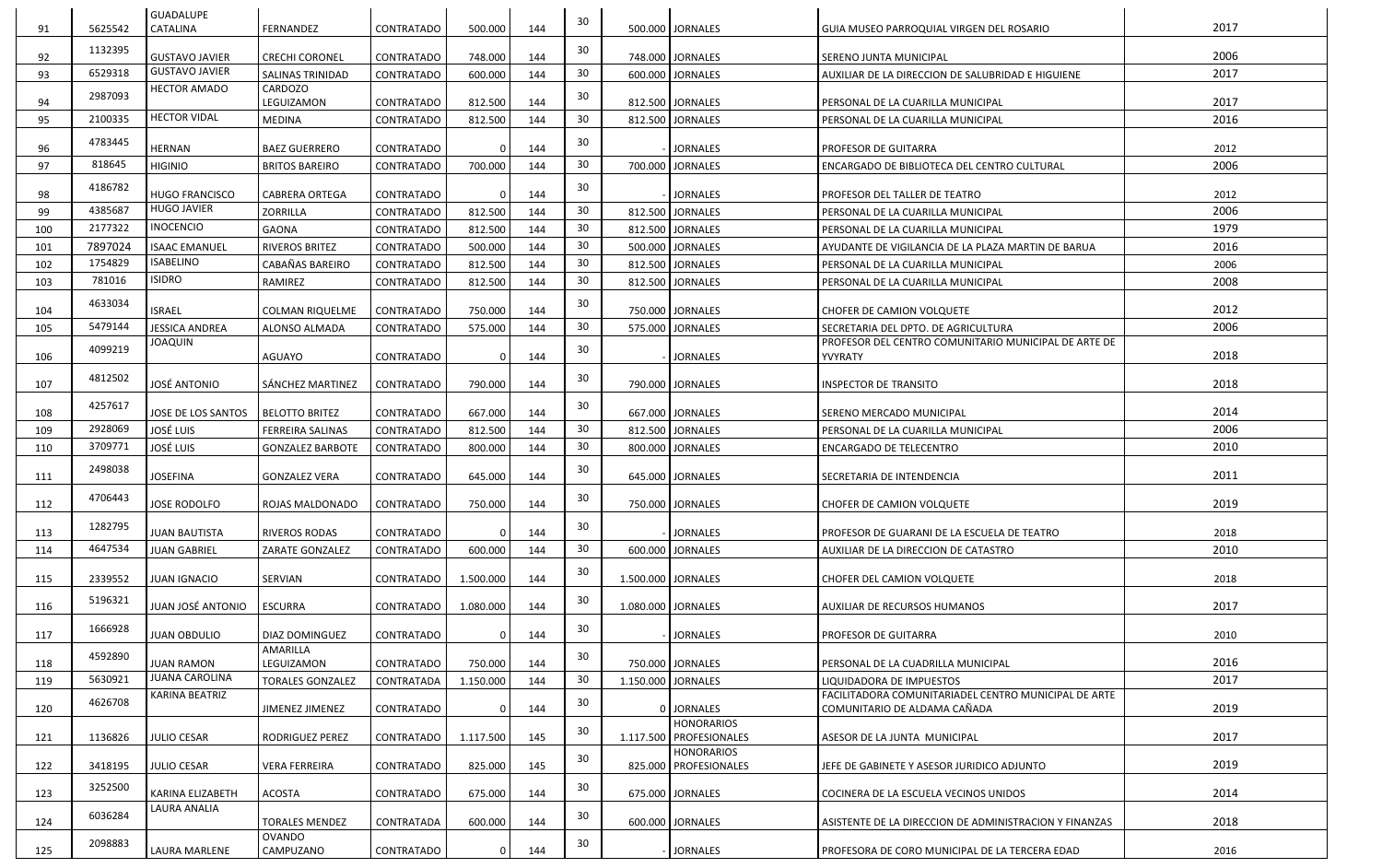|     | 5783062 |                        | <b>ESTIGARRIBIA</b>                 |                   |           |     | 30 |                   |                                              |                                                       |      |
|-----|---------|------------------------|-------------------------------------|-------------------|-----------|-----|----|-------------------|----------------------------------------------|-------------------------------------------------------|------|
| 126 |         | LEYDA FABIANA          | <b>GIMENEZ</b>                      | CONTRATADO        | 0         | 144 |    |                   | <b>JORNALES</b>                              | <b>PROFESOR DEL CENTRO COMUNITARIO DE YBYRATY</b>     | 2012 |
| 127 | 6501630 | LORENZO ARIEL          | LOPEZ CARDOZO                       | <b>CONTRATADO</b> | 790.000   | 144 | 30 |                   | 790.000 JORNALES                             | POLICIA DE TRANSITO                                   | 2019 |
|     | 5211322 |                        |                                     |                   |           |     | 30 |                   | <b>HONORARIOS</b>                            |                                                       |      |
| 128 |         | <b>LETICIA</b>         | <b>BARBOTTE</b>                     | CONTRATADO        | 900.000   | 145 |    |                   | 900.000 PROFESIONALES                        | AUXILIAR ADMINISTRATIVO                               | 2019 |
| 129 | 3540444 | <b>LIDA RAMONA</b>     | LEÓN ADORNO                         | <b>CONTRATADO</b> | 812.500   | 144 | 30 |                   | 812.500 JORNALES                             | PERSONAL DE LA CUARILLA MUNICIPAL                     | 2018 |
| 130 | 2098061 | LIDER ISAAC            | <b>VERA VEGA</b>                    | <b>CONTRATADO</b> | 730.000   | 144 | 30 |                   | 730.000 JORNALES                             | SERENO MERCADO MUNICIPAL                              | 2006 |
|     |         |                        |                                     |                   |           |     |    |                   |                                              | PROFESORA DE DECLAMACIÓN DE LA ESCUELA Y EL TALLER DE |      |
| 131 | 2466636 | <b>LIZ ANDREA</b>      | <b>BENITEZ ISASI</b>                | <b>CONTRATADO</b> |           | 144 | 30 |                   | <b>JORNALES</b>                              | DECLAMACIÓN                                           | 2012 |
| 132 | 3492615 | <b>LUIS ALBERTO</b>    | <b>MENDEZ</b>                       | <b>CONTRATADO</b> | 780.000   | 144 | 30 |                   | 780.000 JORNALES                             | PERSONAL DE LA CUARILLA MUNICIPAL                     | 2012 |
| 133 | 5711196 | MANUELA                | <b>VILLALBA ROTELA</b>              | <b>CONTRATADO</b> | 580.000   | 144 | 30 |                   | 580.000 JORNALES                             | PERSONAL DE LA CUARILLA MUNICIPAL                     | 2017 |
| 134 | 2162857 | <b>MARCIANO</b>        | YEGROS GONZALEZ                     | CONTRATADO        | 870.000   | 144 | 30 |                   | 870.000 JORNALES                             | PERSONAL DE LA CUADRILLA MUNICIPAL                    | 2001 |
|     | 1519072 |                        |                                     |                   |           |     | 30 |                   |                                              |                                                       |      |
| 135 |         | <b>MARCOS</b>          | DIAZ SAMANIEGO                      | <b>CONTRATADO</b> | 750.000   | 144 |    |                   | 750.000 JORNALES                             | CHOFER DE CAMION VOLQUETE                             | 2011 |
| 136 | 2933473 | <b>MARCOS AURELIO</b>  | <b>ACOSTA FIGUEREDO</b>             | CONTRATADO        | 900.000   | 144 | 30 |                   | 900.000 JORNALES                             | AYUDANTE PARA CAMION COMPACTADOR                      | 2004 |
| 137 | 3204412 | MARIA ANDREA           | ACOSTA LEZCANO                      | CONTRATADO        | 2.400.000 | 145 | 30 |                   | <b>HONORARIOS</b><br>2.400.000 PROFESIONALES | NUTRICIONISTA - FONACIDE                              | 2010 |
|     |         |                        |                                     |                   |           |     |    |                   |                                              |                                                       |      |
| 138 | 3614739 | <b>MARIA CELINA</b>    | LUGO DE ORTIZ                       | <b>CONTRATADO</b> | 1.200.000 | 144 | 30 |                   | 1.200.000 JORNALES                           | COCINERA DE LA ESCUELA CONCEPCIÓN LEYES DE CHAVEZ     | 2017 |
|     |         |                        |                                     |                   |           |     | 30 |                   |                                              | COCINERA DE LA ESCUELA BÁSICA Nº 1359 DON CARLOS      | 2017 |
| 139 | 4982413 | MARIA DEL ROSARIO      | <b>PEREZ VAZQUEZ</b>                | <b>CONTRATADO</b> | 600.000   | 144 |    |                   | 600.000 JORNALES                             | CALCENA                                               |      |
| 140 | 2318833 | <b>MARIA ELENA</b>     | <b>ALCARAZ GOMEZ</b>                | <b>CONTRATADO</b> |           | 144 | 30 |                   | <b>JORNALES</b>                              | <b>PROFESORA DE DANZA FOLCLORICA</b>                  | 2014 |
|     | 5540070 |                        |                                     |                   |           |     | 30 |                   |                                              |                                                       |      |
| 141 |         | <b>MARIA GISSEL</b>    | PEÑA VERA                           | <b>CONTRATADO</b> | 750.000   | 144 |    |                   | 750.000 JORNALES                             | LIQUIDADORA DE IMPUESTOS                              | 2013 |
| 142 | 1063743 | <b>MARIA GLORIA</b>    | <b>CARDOZO DE</b><br><b>MERELES</b> | CONTRATADO        | 1.200.000 | 144 | 30 |                   | 1.200.000 JORNALES                           | COCINERA DE LA ESCUELA LAUREANA VEGA                  | 2014 |
|     |         |                        | <b>ACOSTA DE</b>                    |                   |           |     |    |                   |                                              |                                                       |      |
| 143 | 1975588 | <b>MARIA INES</b>      | CAMPUZANO                           | CONTRATADO        | 1.200.000 | 144 | 30 |                   | 1.200.000 JORNALES                           | COCINERA DE LA ESCUELA LAUREANA VEGA                  | 2014 |
|     | 2498036 | <b>MARIA LUISA</b>     |                                     |                   |           |     | 30 |                   |                                              | ENCARGADA DE BIBLIOTECA DEL CENTRO CULTURAL Y         |      |
| 144 |         |                        | ROMERO                              | <b>CONTRATADO</b> | 500.000   | 144 |    |                   | 500.000 JORNALES                             | ARTESANAL                                             | 2016 |
| 145 | 5033755 | <b>MARIA MAGDALENA</b> | <b>FERNANDEZ ROA</b>                | CONTRATADO        | 1.350.000 | 144 | 30 |                   | 1.350.000 JORNALES                           | COCINERA DE LA ESCUELA BÁSICA Nº 1019 ESPIRITU SANTO  | 2017 |
|     | 2284382 |                        |                                     |                   |           |     | 30 |                   |                                              |                                                       |      |
| 146 |         | MARIA MAXIMA           | <b>GAONA FRANCO</b>                 | <b>CONTRATADO</b> | 675.000   | 144 |    |                   | 675.000 JORNALES                             | COCINERA DE LA ESCUELA MEDALLA MILAGROSA              | 2014 |
| 147 | 3331661 | MARÍA VICTORINA        | CANTERO                             | <b>CONTRATADO</b> | 812.500   | 144 | 30 |                   | 812.500 JORNALES                             | PERSONAL DE LA CUARILLA MUNICIPAL                     | 2006 |
| 148 | 5872263 | MARIA VIVIANA          | <b>OJEDA NAVARRO</b>                | CONTRATADO        | 600.000   | 144 | 30 |                   | 600.000 JORNALES                             | <b>PERSONAL DE LIMPIEZA</b>                           | 2018 |
|     |         | <b>MARIO LUIS</b>      |                                     |                   |           |     |    |                   |                                              |                                                       |      |
| 149 | 1848651 |                        | <b>ESCOBAR ROJAS</b>                | CONTRATADO        | 1.818.000 | 141 | 30 | 1.818.000 TECNICO |                                              | <b>ENCARGADO DE COMISIONES VECINALES</b>              | 2012 |
|     | 3964042 | MARTA ISABEL           |                                     |                   |           |     | 30 |                   |                                              |                                                       |      |
| 150 |         | <b>MARTA NOEMI</b>     | RAMIREZ BAEZ                        | <b>CONTRATADO</b> | 850.000   | 144 |    |                   | 850.000 JORNALES                             | JEFA DE RECAUDACIONES                                 | 2014 |
| 151 | 3533988 |                        | AGUILERA GONZALEZ                   | CONTRATADO        | 400.000   | 144 | 30 |                   | 400.000 JORNALES                             | COCINERA DEL PROGRAMA ABRAZO                          | 2019 |
|     |         |                        |                                     |                   |           |     |    |                   |                                              |                                                       |      |
| 152 | 1746262 | <b>MARTIN</b>          | SANABRIA GONZALEZ                   | <b>CONTRATADO</b> | 638.000   | 144 | 30 |                   | 638.000 JORNALES                             | PERSONAL DE LA CUARILLA MUNICIPAL                     | 2006 |
|     | 5262483 | <b>MARY ESTER</b>      |                                     |                   |           |     | 30 |                   |                                              | PROFESORA DEL CENTRO COMUNITARIO MUNICIPAL DE ARTE    | 2018 |
| 153 |         |                        | <b>DELGADO RIQUELME</b>             | CONTRATADO        | 400.000   | 144 |    |                   | 400.000 JORNALES                             | <b>DE YVYRATY</b>                                     |      |
| 154 | 3354855 | <b>MAXIMO DANIEL</b>   | <b>ORTEGA AYALA</b>                 | <b>CONTRATADO</b> | 1.250.000 | 141 | 30 |                   | 1.250.000 JORNALES                           | <b>DIRECTOR DE TRANSITO</b>                           | 2016 |
|     | 1026790 | MEDARDO                |                                     |                   |           |     | 30 |                   | <b>HONORARIOS</b>                            |                                                       |      |
| 155 |         | SALUSTIANO             | <b>BOGADO GONZALEZ</b>              | CONTRATADO        | 4.950.000 | 145 |    |                   | 4.950.000 PROFESIONALES                      | ASESOR ECONÓMICO Y CONTADOR                           | 2007 |
| 156 | 1754110 | <b>MERCEDES</b>        | ALVAREZ                             | <b>CONTRATADO</b> | 638.000   | 144 | 30 |                   | 638.000 JORNALES                             | LIMPIADORA DE LA INSTITUCIÓN                          | 2006 |
|     |         | MIGUEL ÁNGEL           | RODRÍGUEZ                           |                   |           |     |    |                   |                                              |                                                       |      |
| 157 | 619291  |                        | FERNANDEZ                           | CONTRATADO        | 5.000.000 | 141 | 30 | 5.000.000 TECNICO |                                              | DIRECTOR DE RECAUDACIÓN                               | 2012 |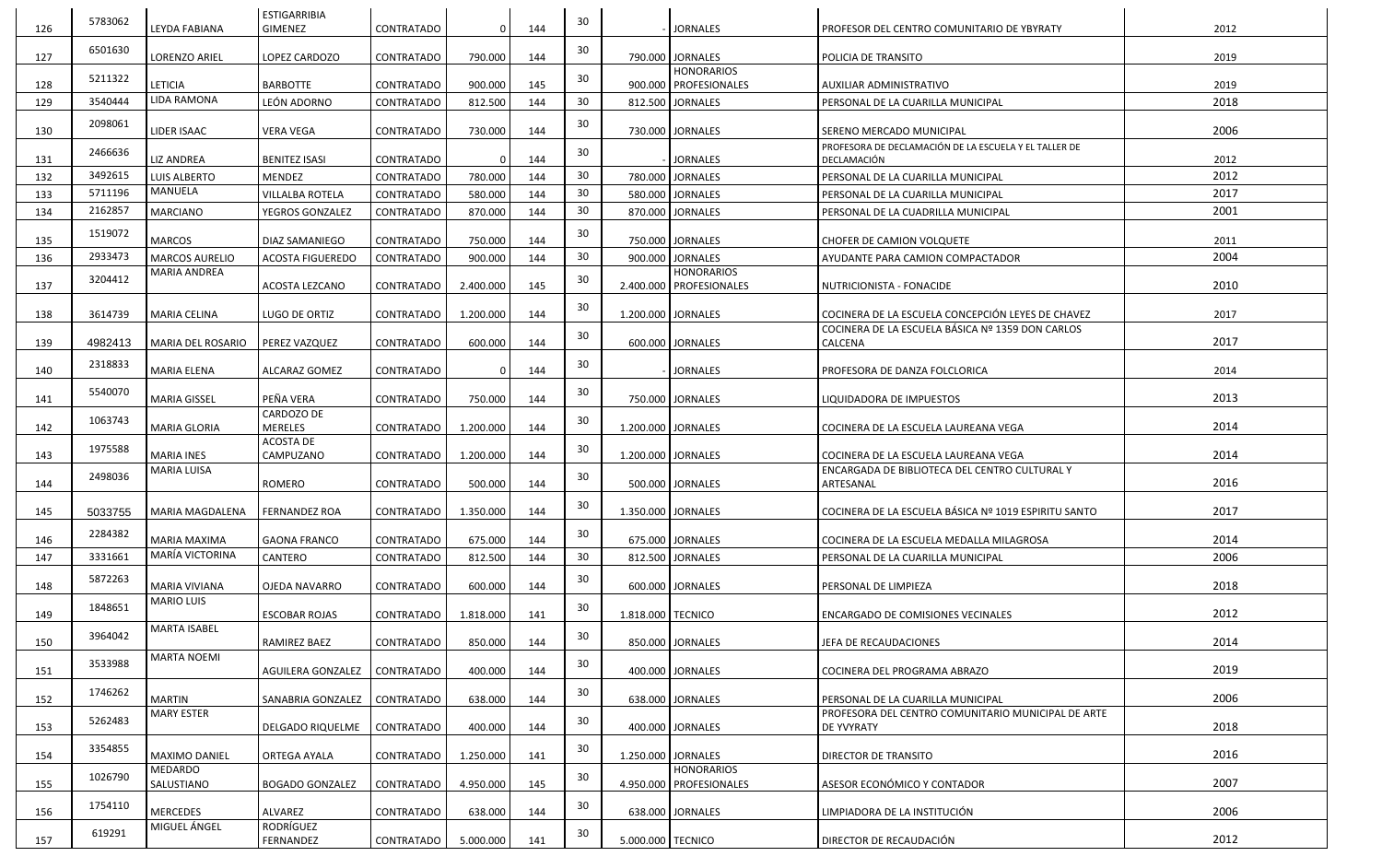| 2943206<br>30<br><b>MIRTHA</b><br><b>INSFRAN</b><br>159<br>CONTRATADO<br>715.000<br>144<br>715.000 JORNALES<br>LIMPIADORA JUNTA MUNICIPAL<br><b>MIRYAN</b><br>2122790<br>30<br>812.500<br>812.500 JORNALES<br>160<br>ARZAMENDIA<br><b>CONTRATADO</b><br>144<br>PERSONAL DE LA CUARILLA MUNICIPAL<br>NATALIA NOEMÍ<br><b>HONORARIOS</b><br>3228515<br>30<br><b>CÁCERES GAONA</b><br>145<br>161<br>CONTRATADO<br>2.100.000<br>2.100.000 PROFESIONALES<br>NUTRICIONISTA - FONACIDE<br><b>NESTOR</b><br>5206211<br>30<br>VILLASBOA PÉREZ<br>750.000<br>144<br>162<br>CONTRATADO<br>750.000 JORNALES<br>ASISTENTE DE AGRICULTURA<br>NICASIO DEL PILAR<br>1432314<br>30<br>OVIEDO<br>812.500<br>812.500 JORNALES<br><b>CONTRATADO</b><br>144<br>163<br>PERSONAL DE LA CUARILLA MUNICIPAL<br>SANABRIA DE<br>569379<br>30<br><b>NIDIA</b> | 2001<br>2001<br>2014<br>2019<br>2012 |
|-----------------------------------------------------------------------------------------------------------------------------------------------------------------------------------------------------------------------------------------------------------------------------------------------------------------------------------------------------------------------------------------------------------------------------------------------------------------------------------------------------------------------------------------------------------------------------------------------------------------------------------------------------------------------------------------------------------------------------------------------------------------------------------------------------------------------------------|--------------------------------------|
|                                                                                                                                                                                                                                                                                                                                                                                                                                                                                                                                                                                                                                                                                                                                                                                                                                   |                                      |
|                                                                                                                                                                                                                                                                                                                                                                                                                                                                                                                                                                                                                                                                                                                                                                                                                                   |                                      |
|                                                                                                                                                                                                                                                                                                                                                                                                                                                                                                                                                                                                                                                                                                                                                                                                                                   |                                      |
|                                                                                                                                                                                                                                                                                                                                                                                                                                                                                                                                                                                                                                                                                                                                                                                                                                   |                                      |
|                                                                                                                                                                                                                                                                                                                                                                                                                                                                                                                                                                                                                                                                                                                                                                                                                                   |                                      |
| 164<br>SANTANDER<br>CONTRATADO<br>144<br><b>JORNALES</b><br>PROFESORA DE LITERATUTA DE LA ESCUELA DE DECLAMACIÓN                                                                                                                                                                                                                                                                                                                                                                                                                                                                                                                                                                                                                                                                                                                  | 2001                                 |
| 928582<br>30<br>638.000<br>638.000 JORNALES<br>LIMPIADORA DE LA INSTITUCIÓN<br>NIDIA EULOGIA<br><b>ACOSTA DE PEREZ</b><br>CONTRATADO<br>144<br>165                                                                                                                                                                                                                                                                                                                                                                                                                                                                                                                                                                                                                                                                                | 2006                                 |
| 3516113<br>30<br>NIDIA RAQUEL<br>600.000<br>600.000 JORNALES<br>COCINERA DE LA ESCUELA CONCEPCIÓN LEYES DE CHAVEZ<br>166<br><b>MEZA ROBLES</b><br>CONTRATADO<br>144                                                                                                                                                                                                                                                                                                                                                                                                                                                                                                                                                                                                                                                               | 2014                                 |
| NILDA ANTONIA<br>3524751<br>30<br>167<br>144<br>1.100.000 JORNALES<br><b>RICHER CHAVEZ</b><br>CONTRATADO<br>1.100.000<br>SECRETARIA DE DEPARTAMENTO DE SUMINISTRO                                                                                                                                                                                                                                                                                                                                                                                                                                                                                                                                                                                                                                                                 | 2017                                 |
| NILDA BEATRIZ<br>ENCARGADA DE COMERCIALIZACIÓN DE PRODUCTOS<br>2215348<br>30                                                                                                                                                                                                                                                                                                                                                                                                                                                                                                                                                                                                                                                                                                                                                      |                                      |
| 250.000 JORNALES<br><b>GUTIERREZ DE ARCE</b><br>CONTRATADO<br>250.000<br>144<br>ARTESANALES<br>168<br>GONZALEZ<br><b>HONORARIOS</b>                                                                                                                                                                                                                                                                                                                                                                                                                                                                                                                                                                                                                                                                                               | 2018                                 |
| 3982589<br><b>CONTRATADO</b><br>NILDA CONCEPCION<br>1.350.000<br>30<br>CABALLERO<br>1.100.000 PROFESIONALES<br>145<br>169<br>DIRECTORA DE SALUBRIDAD E HIGIENE                                                                                                                                                                                                                                                                                                                                                                                                                                                                                                                                                                                                                                                                    | 2016                                 |
| GONZALEZ<br><b>BONIFICACIONESY</b><br>3982589<br><b>CONTRATADO</b><br>30<br>NILDA CONCEPCION<br>133<br>CABALLERO<br>250.000 GRATIFICACIONES<br>DIRECTORA DE SALUBRIDAD E HIGIENE                                                                                                                                                                                                                                                                                                                                                                                                                                                                                                                                                                                                                                                  | 2016                                 |
| NÍNIVE MARIA                                                                                                                                                                                                                                                                                                                                                                                                                                                                                                                                                                                                                                                                                                                                                                                                                      |                                      |
| 4132772<br>30<br>ALEJANDRA<br>144<br><b>JORNALES</b><br>170<br><b>ARCE CHAMORRO</b><br>CONTRATADO<br>PROFESORA DE DANZA JAZZ                                                                                                                                                                                                                                                                                                                                                                                                                                                                                                                                                                                                                                                                                                      | 2010                                 |
| 3448169<br>30<br><b>SALINAS CABAÑAS</b><br>171<br>NOELIA ISIDORA<br>CONTRATADO<br>665.000<br>144<br>665.000 JORNALES<br><b>RECEPCIONISTA</b>                                                                                                                                                                                                                                                                                                                                                                                                                                                                                                                                                                                                                                                                                      | 2004                                 |
|                                                                                                                                                                                                                                                                                                                                                                                                                                                                                                                                                                                                                                                                                                                                                                                                                                   |                                      |
| 3303069<br>30<br>PEREZ RUIZ<br>172<br><b>NORMA BEATRIZ</b><br>CONTRATADO<br>1.350.000<br>144<br>1.350.000 JORNALES<br>COCINERA DE LA ESCUELA URUNDE'Y                                                                                                                                                                                                                                                                                                                                                                                                                                                                                                                                                                                                                                                                             | 2014                                 |
| <b>OSCAR ARSENIO</b><br>2103153<br>30<br>ALVARENGA CABAÑAS<br>812.500 JORNALES<br><b>CONTRATADO</b><br>812.500<br>144<br>173<br>PERSONAL DE LA CUARILLA MUNICIPAL                                                                                                                                                                                                                                                                                                                                                                                                                                                                                                                                                                                                                                                                 | 2017                                 |
| <b>OSCAR</b><br>2128046<br>30<br>144<br>750.000 JORNALES<br>174<br><b>ALFONSO CACERES</b><br>CONTRATADO<br>750.000<br>ENCARGADO DE LIMPIADORES DE LA INSTITUCIÓN                                                                                                                                                                                                                                                                                                                                                                                                                                                                                                                                                                                                                                                                  | 2019                                 |
| ENCARGADO DE MANTENIMIENTO Y REPARACIONES DE REP.<br>4218576<br>30<br>OSCAR ASUNCIÓN<br><b>RODRIGUEZ ORTIZ</b><br><b>JORNALES</b><br><b>MUNIC</b><br>175<br>CONTRATADO<br>144<br>$\Omega$                                                                                                                                                                                                                                                                                                                                                                                                                                                                                                                                                                                                                                         | 2016                                 |
| PABLO<br>1245050<br>30<br>1.700.000 JORNALES<br>176<br><b>ROA</b><br>CONTRATADO<br>1.700.000<br>144<br>DIRECTOR DEL MERCADO MUNICIPAL                                                                                                                                                                                                                                                                                                                                                                                                                                                                                                                                                                                                                                                                                             | 2016                                 |
| PROFESORA DE DECLAMACIÓN DE LA ESCUELA DE<br>1697871<br>30 <sup>°</sup>                                                                                                                                                                                                                                                                                                                                                                                                                                                                                                                                                                                                                                                                                                                                                           |                                      |
| <b>JORNALES</b><br>DECLAMACIÓN<br>PAOLA MARIA<br>CONTRATADO<br>144<br>177<br><b>ROJAS PANIAGUA</b><br>$\overline{0}$                                                                                                                                                                                                                                                                                                                                                                                                                                                                                                                                                                                                                                                                                                              | 2010                                 |
| 3974912<br>30<br>178<br>PAOLA ASUNCIÓN<br>ZARZA VEGA<br><b>JORNALES</b><br>CONTRATADO<br>144<br>PROFESORA DEL CENTRO COMUNITARIO DEL ARTE DE YBYRATY                                                                                                                                                                                                                                                                                                                                                                                                                                                                                                                                                                                                                                                                              | 2012                                 |
| 5773333<br>30<br>PEDRO ARIEL<br>179<br><b>MARTINEZ RUIZ</b><br>CONTRATADO<br>790.000<br>144<br>790.000 JORNALES<br>POLICIA DE TRANSITO                                                                                                                                                                                                                                                                                                                                                                                                                                                                                                                                                                                                                                                                                            | 2019                                 |
| 1489727<br>30                                                                                                                                                                                                                                                                                                                                                                                                                                                                                                                                                                                                                                                                                                                                                                                                                     |                                      |
| <b>PORFIRIA</b><br>180<br>LÓPEZ DE MORENO<br>CONTRATADO<br>649.000<br>144<br>649.000 JORNALES<br>LIMPIADORA DE LA INSTITUCIÓN                                                                                                                                                                                                                                                                                                                                                                                                                                                                                                                                                                                                                                                                                                     | 2007                                 |
| 30<br>713751<br>144<br>460.000 JORNALES<br>PORFIRIO SAMUEL<br><b>CONTRATADO</b><br>460.000<br>181<br><b>CACERES REINOZZO</b><br>SERENO DE CAPEDI                                                                                                                                                                                                                                                                                                                                                                                                                                                                                                                                                                                                                                                                                  | 2004                                 |
| 30<br>1391518<br><b>PROFIRIO</b><br>GONZALEZ<br>812.500 JORNALES<br>182<br>CONTRATADO<br>812.500<br>144<br>PERSONAL DE CUADRILLA MUNICIPAL                                                                                                                                                                                                                                                                                                                                                                                                                                                                                                                                                                                                                                                                                        | 2019                                 |
| 2315455<br>30<br>RAFAELA<br>750.000 JORNALES<br><b>BARBOTTE DE YEGROS</b><br><b>CONTRATADO</b><br>750.000<br>144<br>183<br>ASISTENDE DE LA SECRETARIA DE LA MUJER                                                                                                                                                                                                                                                                                                                                                                                                                                                                                                                                                                                                                                                                 | 2016                                 |
| 1771781<br>30<br>RAMON<br>144<br>790.000 JORNALES<br>184<br><b>BENITEZ ESCOBAR</b><br>CONTRATADO<br>790.000<br><b>INSPECTOR DE TRANSITO</b>                                                                                                                                                                                                                                                                                                                                                                                                                                                                                                                                                                                                                                                                                       | 2001                                 |
| <b>HONORARIOS</b><br>RAMON ARTEMIO<br>1713845<br>30                                                                                                                                                                                                                                                                                                                                                                                                                                                                                                                                                                                                                                                                                                                                                                               | 2014                                 |
| 185<br>ALDAMA CENTURIÓN<br>CONTRATADO<br>1.650.000<br>145<br>1.650.000 PROFESIONALES<br>ASESOR JURIDICO DPTO DE SALUBRIDAD<br>30<br>1898186                                                                                                                                                                                                                                                                                                                                                                                                                                                                                                                                                                                                                                                                                       | 2010                                 |
| 186<br><b>RAMONA</b><br><b>ORTIZ OJEDA</b><br>1.181.035<br>144<br>1.181.035 JORNALES<br>CONTRATADO<br>ENCARGADA DE SECRETARIA DE ACCION SOCIAL                                                                                                                                                                                                                                                                                                                                                                                                                                                                                                                                                                                                                                                                                    |                                      |
| 1667958<br>30<br><b>REGIS</b><br><b>CABAÑAS RIVEROS</b><br>187<br>CONTRATADO<br>672.000<br>144<br>672.000 JORNALES<br>SERENO MUNICIPAL                                                                                                                                                                                                                                                                                                                                                                                                                                                                                                                                                                                                                                                                                            | 2015                                 |
| 30<br>4635983<br>REINALDO<br>ALFONSO RUIZ DIAZ<br>812.500<br>812.500 JORNALES<br>188<br>CONTRATADO<br>144<br>PERSONAL DE LA CUADRILLA MUNICIPAL                                                                                                                                                                                                                                                                                                                                                                                                                                                                                                                                                                                                                                                                                   | 2017                                 |
| 30<br>RICARDO<br><b>GAONA</b><br>600.000<br>144<br>600.000 JORNALES<br><b>CHOFER DE CODENI</b><br>189<br>5024267<br>CONTRATADO                                                                                                                                                                                                                                                                                                                                                                                                                                                                                                                                                                                                                                                                                                    | 2017                                 |
| 4387304<br>30<br>190<br>ROBERT DAMIR<br>JARA MARECOS<br>CONTRATADO<br>144<br><b>JORNALES</b><br>PROFESOR DE GUITARRA                                                                                                                                                                                                                                                                                                                                                                                                                                                                                                                                                                                                                                                                                                              | 2013                                 |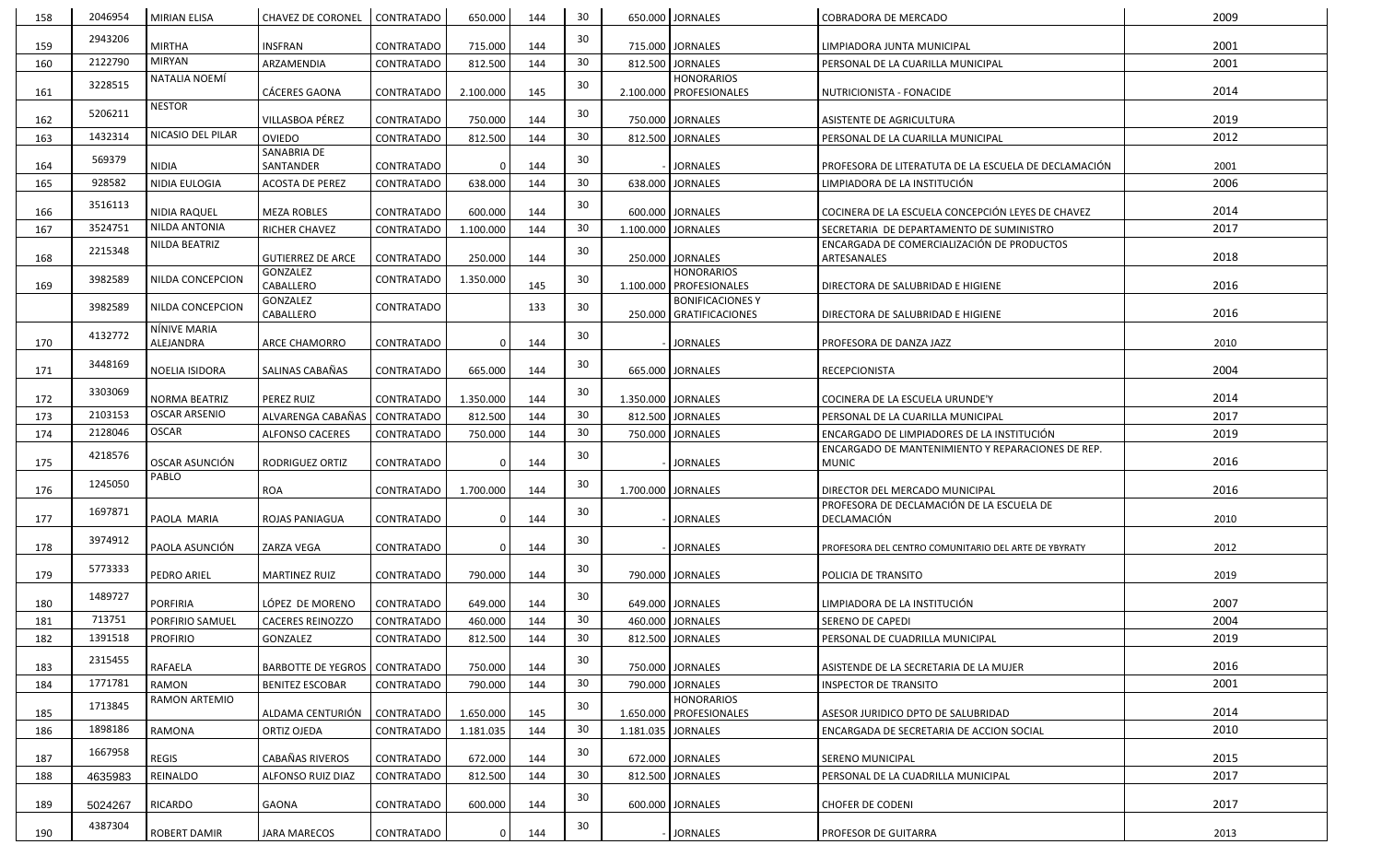| 191 | 4186368 | <b>ROBERTO RAMON</b>           | <b>GONZALEZ ROMAN</b>        | CONTRATADO        |           | 144 | 30              |                    | <b>JORNALES</b>                              | PROFESOR DE TEORIA TEATRAL DE LA ESCUELA DE TEATRO                                                   | 2011 |
|-----|---------|--------------------------------|------------------------------|-------------------|-----------|-----|-----------------|--------------------|----------------------------------------------|------------------------------------------------------------------------------------------------------|------|
| 192 | 4109409 | <b>RODOLFO</b>                 | VILLASBOA PÉREZ              | <b>CONTRATADO</b> | 1.400.000 | 145 | 30              |                    | <b>HONORARIOS</b><br>1.400.000 PROFESIONALES | ENCARGADO DEL DEPARTAMENTO DE AGRICULTURA                                                            | 2017 |
| 193 | 6258341 | <b>RODRIGO FABIAN</b>          | LEÓN FRETES                  | CONTRATADO        | 812.500   | 144 | 30 <sup>°</sup> |                    | 812.500 JORNALES                             | PERSONAL DE LA CUADRILLA MUNICIPAL                                                                   | 2017 |
| 194 | 4981501 | ROMINA                         | FLORENTIN MEDINA             | CONTRATADO        |           | 144 | 30              |                    | <b>JORNALES</b>                              | <b>AUXILIAR DE OBRAS</b>                                                                             | 2011 |
| 195 | 3331686 | <b>RONNY EMILIO</b>            | <b>AMARILLA RIVEROS</b>      | CONTRATADO        | 750.000   | 144 | 30              |                    | 750.000 JORNALES                             | <b>CHOFER DE TRACTOR AGRICOLA</b>                                                                    | 2011 |
| 196 | 5383925 | <b>RUTH MARIZA</b>             | <b>TORRES GOMEZ</b>          | CONTRATADO        |           | 144 | 30              |                    | <b>JORNALES</b>                              | PROFESORA AUXILIAR DE DANZA FOLCLORICA                                                               | 2013 |
| 197 | 1961195 | SANTIAGO                       | <b>ESCOBAR</b><br>PRESENTADO | CONTRATADO        | 667.000   | 144 | 30              |                    | 667.000 JORNALES                             | SERENO POLIDEPORTIVO MUNICIPAL                                                                       | 1985 |
| 198 | 1282634 | <b>SANTOS</b>                  | <b>ROJAS ORTEGA</b>          | CONTRATADO        | 590.000   | 144 | 30              |                    | 590.000 JORNALES                             | SERENO MUNICIPAL (ESCUELA YBYRATY)                                                                   | 2006 |
| 199 | 5626941 | SERGIO DAVID                   | <b>FRETES OVELAR</b>         | CONTRATADO        | 750.000   | 144 | 30              | 750.000 JORNALES   |                                              | ENCARGADO DE LA SECRETARIA DE LA JUVENTUD                                                            | 2019 |
| 200 | 3534668 | SILVINA                        | LOPEZ RUIZ DIAZ              | CONTRATADO        | 600.000   | 144 | 30              |                    | 600.000 JORNALES                             | COCINERA DE LA ESCUELA BÁSICA Nº 1359 DON CARLOS CALCENA                                             | 2017 |
| 201 | 1094356 | SINDULFO                       | <b>GONZALEZ MENDEZ</b>       | CONTRATADO        | 1.800.000 | 144 | 30              | 1.800.000 JORNALES |                                              | <b>CHOFER DEL CAMION BOLQUETE</b>                                                                    | 2017 |
| 202 | 3493490 | TOMAS                          | <b>MORINIGO</b>              | CONTRATADO        | 900.000   | 144 | 30              |                    | 900.000 JORNALES                             | AYUDANTE CAMION COMPACTADOR                                                                          | 2010 |
| 203 | 6261909 | <b>TEOFILO ABRAHAN</b>         | ARCE ESTIGARRIBIA            | CONTRATADO        |           | 144 | 30              |                    | <b>JORNALES</b>                              | FACILITADORA COMUNITARIA DEL CENTRO MUNICIPAL DE ARTE<br>COMUNITARIO DE LA ESCUELA BASICA VALLE KARE | 2019 |
| 204 | 993957  | <b>VICENTE JAVIER</b>          | MUÑOZ                        | CONTRATADO        | 750.000   | 144 | 30              |                    | 750.000 JORNALES                             | <b>CHOFER TRACTOR BOBCAT</b>                                                                         | 2019 |
| 205 | 2082599 | <b>VICTOR ARMANDO</b>          | <b>COLMAN ROJAS</b>          | CONTRATADO        | 750.000   | 144 | 30              |                    | 750.000 JORNALES                             | SERENO DEL CENTRO CULTURAL                                                                           | 2006 |
| 206 | 998955  | <b>VICTOR ESTEBAN</b><br>RAMON | <b>GAONA SERVIN</b>          | CONTRATADO        | 800.000   | 144 | 30              |                    | 800.000 JORNALES                             | CHOFER DE LA JUNTA MUNICIPAL                                                                         | 2014 |
| 207 | 696705  | <b>VICTOR RAMON</b>            | <b>FERNANDEZ FRIZZOTI</b>    | <b>CONTRATADO</b> | 739.000   | 144 | 30 <sub>o</sub> |                    | 739.000 JORNALES                             | <b>INSPECTOR DE TRANSITO</b>                                                                         | 2001 |
| 208 | 1501251 | <b>VIRGINIO</b>                | MEDINA                       | CONTRATADO        | 812.500   | 144 | 30              |                    | 812.500 JORNALES                             | <b>SERENO MUNICIPAL</b>                                                                              | 2001 |
| 209 | 1992919 | <b>WILBERTO</b>                | <b>FLORENTIN</b>             | <b>CONTRATADO</b> | 812.500   | 144 | 30              |                    | 812.500 JORNALES                             | PERSONAL DE LA CUARILLA MUNICIPAL                                                                    | 2016 |
| 210 | 4332083 | <b>WILSON</b>                  | PEREZ YEGROS                 | CONTRATADO        | 790.000   | 144 | 30              |                    | 790.000 JORNALES                             | <b>INSPECTOR DE TRANSITO</b>                                                                         | 2016 |
| 211 | 5628204 | <b>WILSON FABIAN</b>           | GONZALEZ                     | CONTRATADO        | 812.500   | 144 | 30              |                    | 812.500 JORNALES                             | SERENO MUNICIPAL                                                                                     | 2009 |
| 212 | 2020563 | <b>WILFRIDO</b>                | FERREIRA                     | CONTRATADO        | 66.000    | 144 | 30 <sub>o</sub> |                    | 66.000 JORNALES                              | PERSONAL DE LA CUARILLA MUNICIPAL                                                                    | 2020 |
| 213 | 4448513 | DIEGO AMIR                     | MONTIEL DUARTE               | CONTRATADO        | 0         | 144 | 30 <sub>o</sub> |                    | 0 JORNALES                                   | PROF. DE SEMINARIO DE LA ESC. DE TEATRO                                                              | 2018 |
| 214 | 4132760 | YANINA ALEJANDRA               | ARCE CHAMORRO                | CONTRATADO        | 0         | 144 | 30              |                    | <b>JORNALES</b>                              | PROFESORA AUXILIAR DE DANZA JAZZ                                                                     | 2015 |
| 215 | 4362485 | YGNACIA RAMONA                 | <b>TORRES GODOY</b>          | CONTRATADO        |           | 145 | 30              |                    | <b>HONORARIOS</b><br>PROFESIONALES           | DIRECTORA INTERINA DE OBRAS                                                                          | 2019 |
| 216 | 2369845 | ZUNILDA                        | LEGUIZAMÓN<br><b>ESTECHE</b> | <b>CONTRATADO</b> |           | 144 | 30              |                    | <b>JORNALES</b>                              | PROFESORA DE DICCIÓN Y DECLAMACIÓN DE LA ESCUELA DE TEATRO                                           | 1997 |

165.747.78

0

|                          | 165.747.7 |  |
|--------------------------|-----------|--|
| <b>CONTRATADOS</b>       | 80        |  |
|                          | 126.377.8 |  |
| <b>PERMANENTES</b>       | 93        |  |
| <b>COMISIONADOS I</b>    | 2.800.000 |  |
| <b>COMISIONADOS</b><br>F | 1.080.000 |  |
|                          | 296.005.6 |  |
|                          | 73        |  |
|                          | 296.005.6 |  |
|                          | 73        |  |